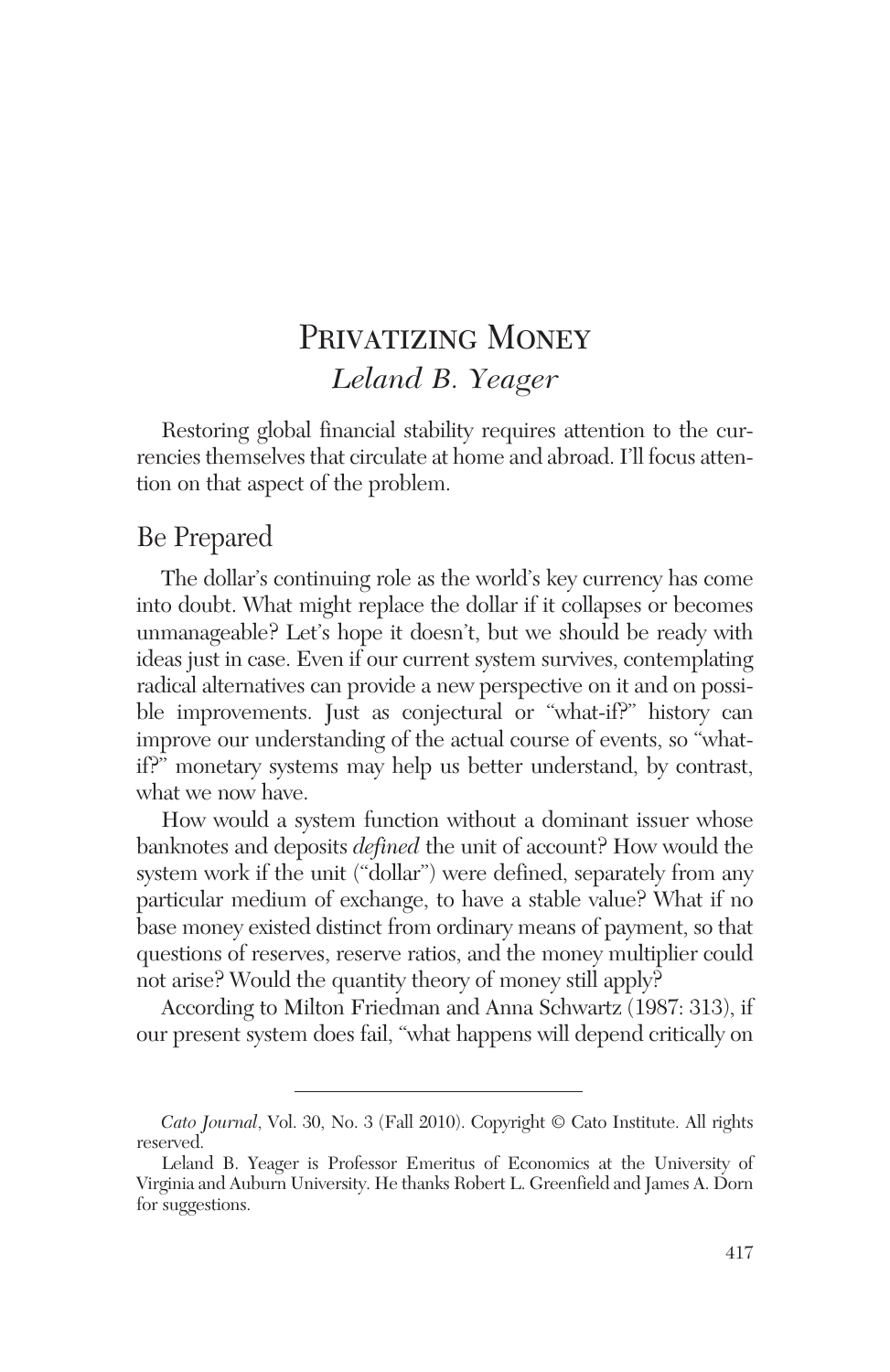the options that have been explored by the intellectual community and have become intellectually respectable. That—the widening of the range of options and keeping them available—is, we believe, the major contribution of the burst of scholarly interest in monetary reform."

A system without government money and with competing private issuers rules out central control of the quantity of money and requires some other way of giving a definite value to the dollar. The dollar must then be linked to some single good or a combination of goods and services. The present article urges no specific reform along these lines, but it does sketch one out as an example and as an introduction to aspects requiring attention.

Inflation is one danger to our current system. It may emerge once recovery from the current recession carries further and banks make use of their total and excess reserves, which the Federal Reserve had greatly expanded to fight the crisis. Activating idle reserves will multiply total money. Businesses and consumers will become readier to spend from their cash balances (velocity will recover). In principle, the Federal Reserve, if clever enough and sheltered enough from politics, could reverse its anti-crisis measures in good time. A worry for the longer run is that the government may quasi-repudiate its soaring debt, both explicit and implicit under entitlements, by pressuring the Federal Reserve to inflate it away by monetizing it.

Talk about deflation, instead, as today's pressing short-run problem was familiar until recently. On this view, inflation can be dealt with if and when the time comes; and inflation is easier to deal with anyway. Robert Reich said so on Lawrence Kudlow's TV program in May 2009. An editorial in The Economist (May 2009) recognized "something to both fears. But inflation is distant and containable, while deflation is at hand and pernicious." Many of us here could argue just the opposite.

Perhaps the dollar will escape inflationary destruction. Benjamin Friedman explains a related worry. It concerns the central-bank base money that banks hold as reserves against their ordinarily much larger volume of deposit liabilities. Central banks exercise their power by manipulating this reserve base, indirectly through interest rates if not by directly controlling its size. Yet these bank reserves (not total base money, including currency held at home and abroad) have become small in crisis-free times, not small in dollar amount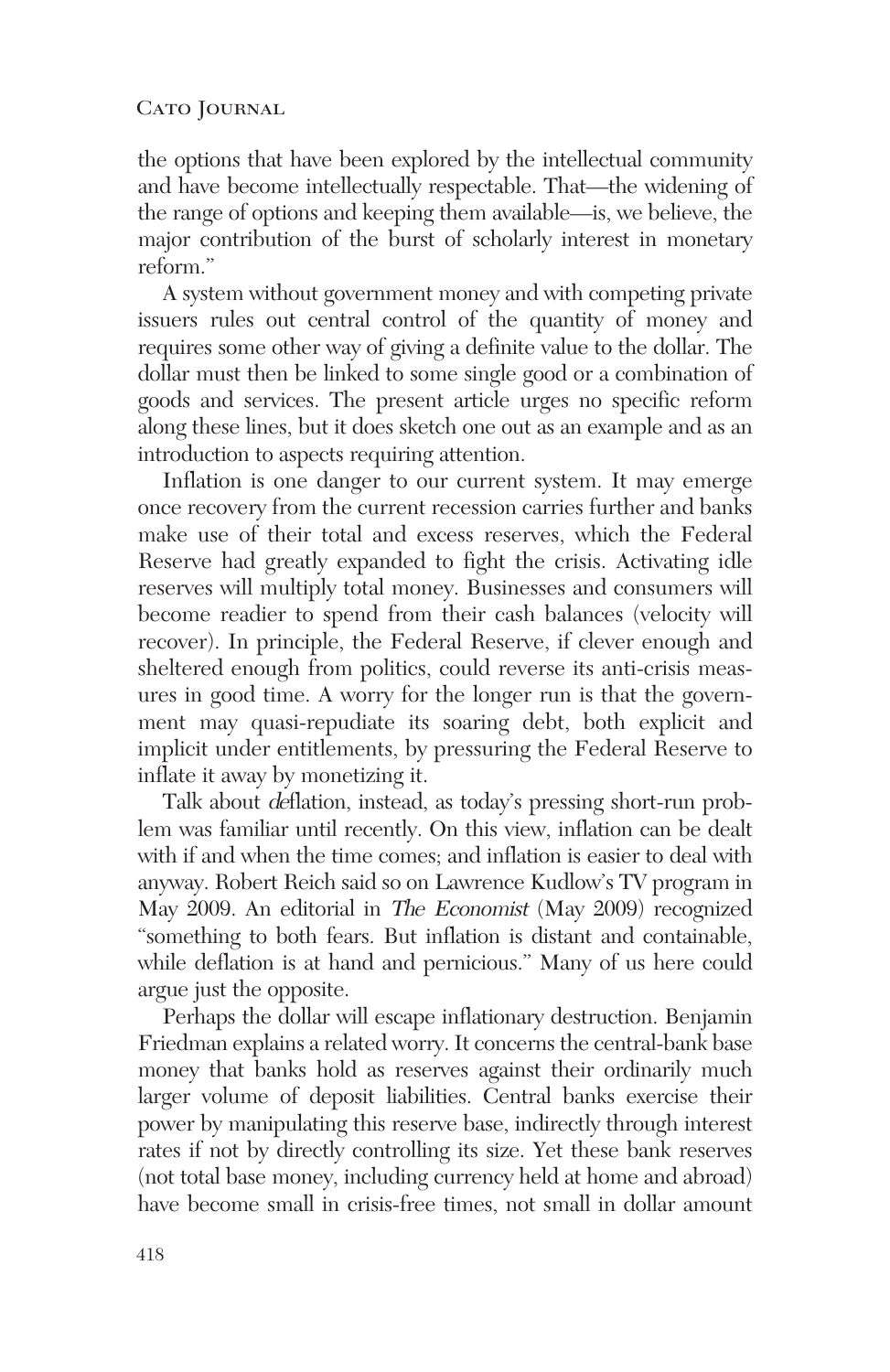but relative to national and international money flows, total output, and ordinary checking accounts, near-moneys, and innovative means of payment. Central banks exert their leverage with an ever more rubbery lever working on a relatively shrinking fulcrum. Much higher reserve requirements and substantial interest paid on reserves could conceivably mitigate this difficulty. Otherwise, how long will it take before the traditional monetary control becomes unworkable? (See Friedman 1999, 2000a, 2000b; Moini 2001: 269; and Brittan 2003: 151.)

### The Nominal Anchor in a Decentralized System

A monetary system works with transferable receipts/vouchers receipts for the values of goods and services delivered and vouchers for obtaining goods and services available on the market at their values in prevailing or agreed prices. These receipts/vouchers ("tickets") take the form of coins and currency and entries on the books of financial institutions. The system greatly facilitates multilateral transactions. It records transactions—provides evidences of them and monitors them to deter dishonest persons from taking more values off the market than they have contributed or will contribute as promised.

Such a system of tickets requires a dollar in which to express and record values. Now, what at any given time establishes the dollar's size, its purchasing power? What provides determinacy?

A determinate system keeps the quantity of money and the price level from drifting unrestrained in a mutually reinforcing way. Determinacy presupposes a "nominal anchor." Joseph Schumpeter (1970: 217–24, 258, and passim) spoke of a "critical figure" set otherwise than by ordinary market forces. Either or a blend of two ways can provide the anchor: (1) Control, either explicit or indirect, over the size of some monetary aggregate, most obviously the money sup- $\text{ply}$ <sup>1</sup> or (2) definition of the dollar by one or more goods and services, with the definition made operational by redeemability.

<sup>1</sup>The nominal anchor in the United States nowadays is often said to be warranted expectations of low and steady (maybe zero) price inflation. This interpretation does not contradict the quantity theory of money. Expected inflation hinges on experienced actual inflation and on policy experience and commitments; and these depend in turn on suitable management of the quantity of money, regardless of just what claims are counted as money and whether policy affects it through interest-rate manipulation or directly.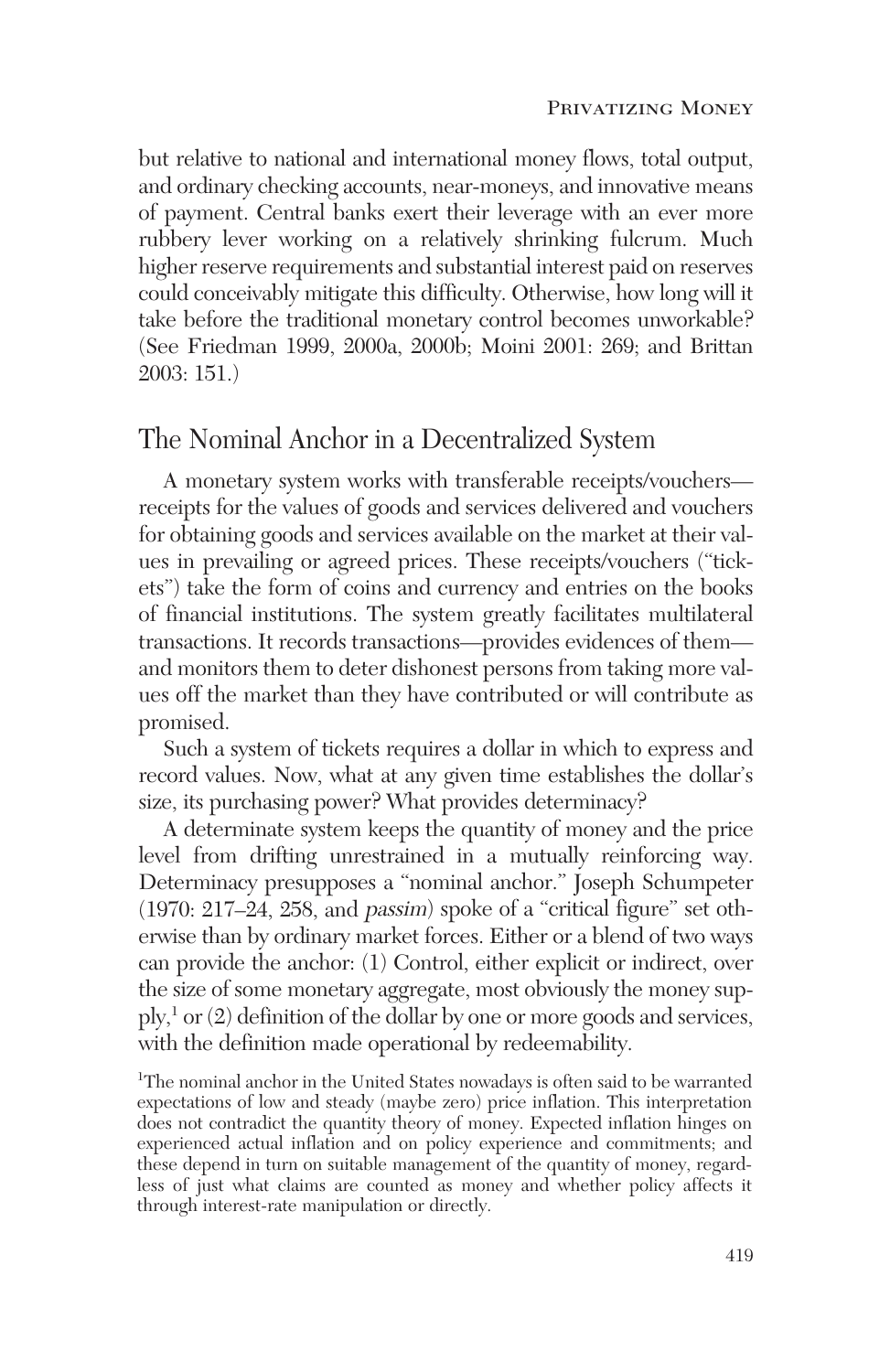Abandoning method (1) rules out central control of the money supply, even control through targeting on an interest rate.<sup>2</sup> (Loss of interest-rate control may not be entirely regrettable, particularly since the central bank's habitual interest-rate smoothing tends to retard rate adjustments and make base money behave procyclically or at least not countercyclically (Hetzel 2009).

Abandoning route (1) to determinacy also precludes any policy of making the price level rise or fall in a particular way (other than in conformity with a commodity definition of the dollar). If, for example, we want the price level to drift downward in conformity with George Selgin's productivity norm (Selgin 1997a), we must retain central control of money. (Selgin's argument for letting the price level vary inversely with productivity is the best argument known to me—though not a conclusive argument—against aiming for a steady price level.) Central control would also be necessary to make any other nominal aggregate, say nominal GDP, behave in a particular way.

Privatizing money thus requires taking route (2) to determinacy: definition of the dollar and convertibility of money in one or more goods and services. That method controls the quantity of money in a decentralized and indirect way, since the monetary commodity is itself scarce.3 The simplest example is a privatized gold standard.

<sup>2</sup>The current neoclassical/neoKeynesian consensus on monetary policy emphasizes a targeted interest rate and pays curiously little explicit attention to the quantity of money. (Woodford 2003 may be considered the flagship of that literature.) Yet how does the central bank control that rate without manipulating the volume of bank reserves? Perhaps the relation between money and interest-rate targeting is considered so well understood or so old-hat (Wicksell [1898, 1936] 1965) that mentioning it nowadays would seem unsophisticated. But somebody should explain it to financial journalists.

Richard W. Fisher and Harvey Rosenblum (2009), president and research director of the Federal Reserve Bank of Dallas, worry about how the too-big-tofail phenomenon saps the effectiveness of monetary policy. Noteworthy here is their neglect of the policy's quantity-of-money aspect. In their view, monetary policy works, when it does, through interest-rate, credit, and capital-market channels, which concern the price and availability of credit to businesses and households, a balance-sheet channel, which concerns the value of real and financial assets, and an exchange-rate channel, which concerns that rate's effect on exports and imports. Fisher and Rosenblum mention no other channel.

It is no excuse for ignoring money that financial innovation has rendered what counts as money, for statistical purposes, hopelessly fuzzy. What counts for macroeconomic behavior is whether the total of whatever it is that cash-balance holders desire to hold exceeds or falls short of the total in existence.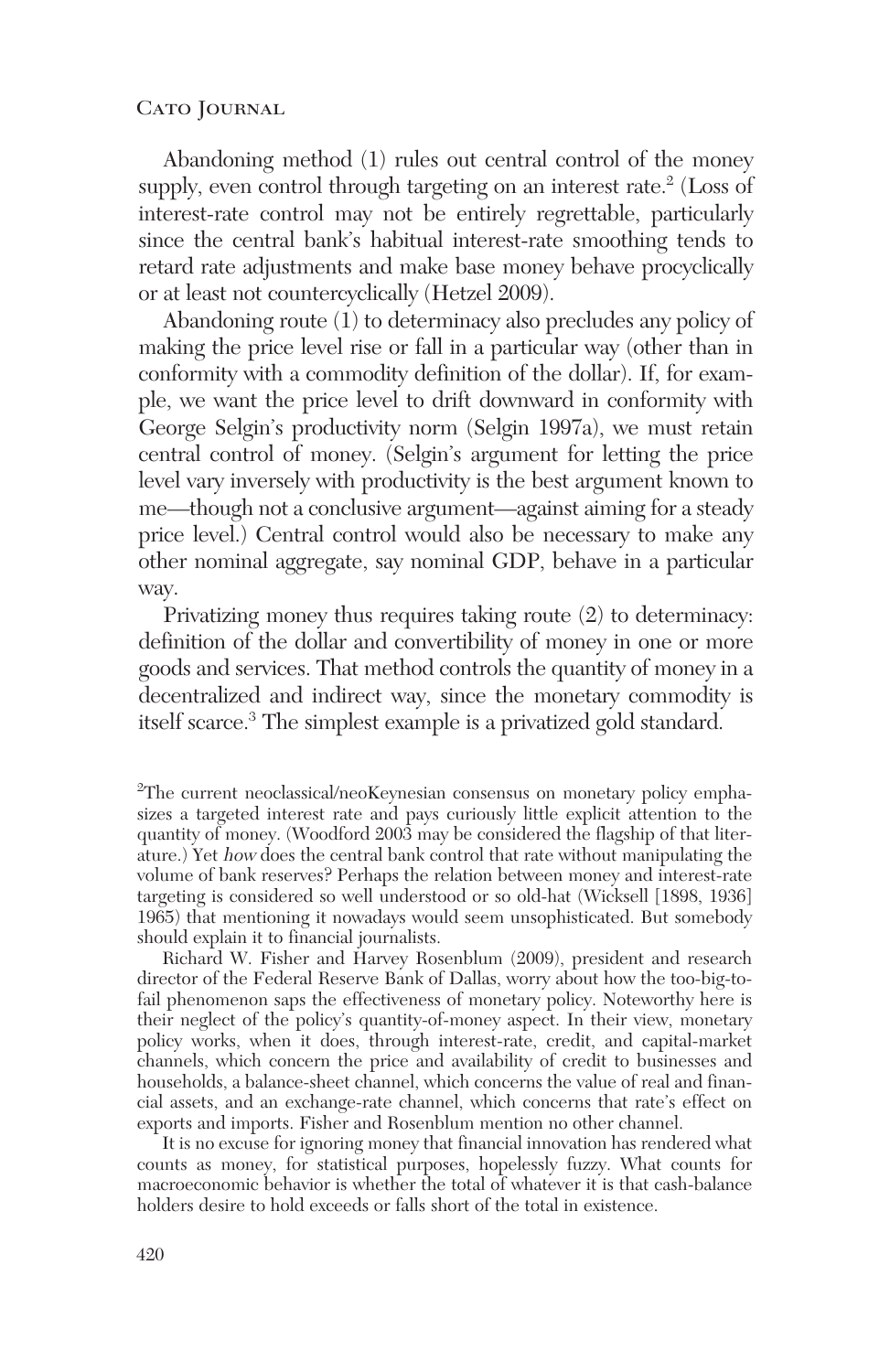# The Quantity Theory under Decentralized Money

The quantity theory is unduly narrowed if applied only to the most easily explained case—an exogenously supplied fiat money, with causation running only from its quantity to prices. A reasonable extension recognizes, rather, a correspondence between money and prices. Causation may run the other way, as in a single city in the United States or a small country under an international gold standard. There, the quantity of money becomes the quantity demanded at an exogenously determined price level.

The quantity theory holds in that expanded sense even under a privatized and decentralized system. Under a privatized gold standard, banks issuing notes and deposits must conduct their business to stay ready to redeem their issues in gold, even or especially when arbitrageurs demand the gold. Banks' prudence keeps the quantity of money from growing beyond what is willingly held at the price level corresponding to the dollar's gold content and gold's relative price against other goods and services. If, in the opposite direction, the actual quantity of money should start to fall short of the quantity demanded and cause incipient price deflation, banks would have an opportunity and an incentive to buy gold relatively cheap to back an expanded volume of their money and their lending. (Under a government gold standard, holders of relatively cheap gold take it to the mint for coinage.)

Ignoring money means ignoring the multifaceted cash-balance effect through which money affects total nominal spending and in turn affects inflation, deflation and, transitionally, real economic activity. (On directly and indirectly working wealth, portfolio-balance, and Cambridge aspects of the cash-balance effect, see Zincone ([1967]1968.) It is exasperating to read only cryptic explanations of how interest-rate targeting is supposed to work, explanations involving the relative price of present and future goods. Perhaps it is not important for the public to understand the role of money. Perhaps a driver need not understand just how the brake and accelerator affect the speed of his car; yet he might want to understand those instruments at least out of curiosity, especially if his job involves cars. <sup>3</sup>The quantity of money sets itself so that the defining commodity has the same marginal value in its ordinary and monetary (or money-backing) uses. If its marginal values are not equal, some of it shifts into the greater-valued use. A shift in the money-expanding direction can work by free monetization (e.g., coinage). In the opposite case of the commodity's being worth more in its ordinary uses than as money, some money is redeemed or melted. The value of money is determined by demand for holdings of it interacting with its commodity-constrained supply.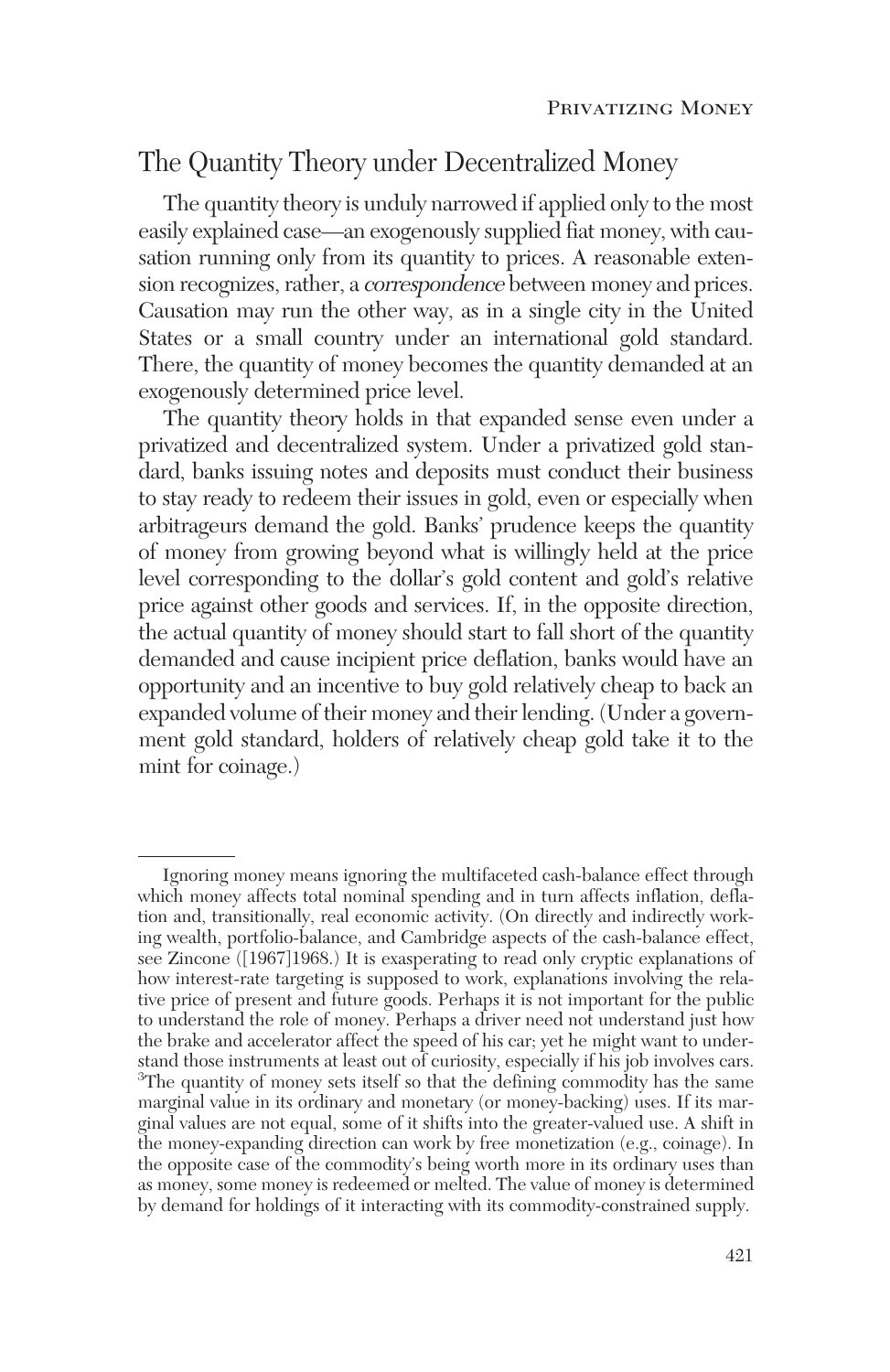### Durability of a Private Standard

Allowing private banks to issue currency notes as well as deposits would avoid the complications of a variable currency/deposit ratio, which are familiar when government monopolizes currency issue (Selgin 1997b). The discipline of redeemability would be tighter under a privatized gold standard, since each bank would have to stand ready in effect to redeem any adverse clearing balances in the routine daily clearings of notes issued by and checks drawn on the various banks, whereas a government issuer would avoid this routine clearing and would have to guard against only internal and external drains on its gold reserves.

Furthermore, abandoning or debasing a gold standard is easier for the government than for competing private issuers of money. People come to regard government money as itself defining the dollar. If the government cuts the gold content of the dollar or abandons the gold standard, people continue regarding its money as the unit of account, the basis of pricing and contracting. Historical experience so testifies.

In a system of competing private banks, by contrast, the money of no specific issuer has that special status. Contract law and concern for competition and reputation inhibit each bank from violating its commitment to redeem its money in gold. This advantage remains even if a basket of goods and services should replace gold as the monetary standard. A related advantage is that completely privatized money imposes discipline on government fiscal policy. No longer can the government float bonds promising to pay in nothing better than what it can print itself. Nothing, of course, can guarantee against government destruction of privatized money or of almost any other institution.

### A Multicommodity Standard

Although a gold standard is the easiest-to-explain case of free banking and of determinacy of money and prices by method (2), gold is not the best commodity basis. The real value of gold depends not only on its industrial demand but also and perhaps especially on demands for purposes of money and monetary reserves, investment, and hoarding. This complication is noteworthy: if gold remains a speculative asset with a volatile relative price, changing that status would require its widespread, perhaps international, adoption as the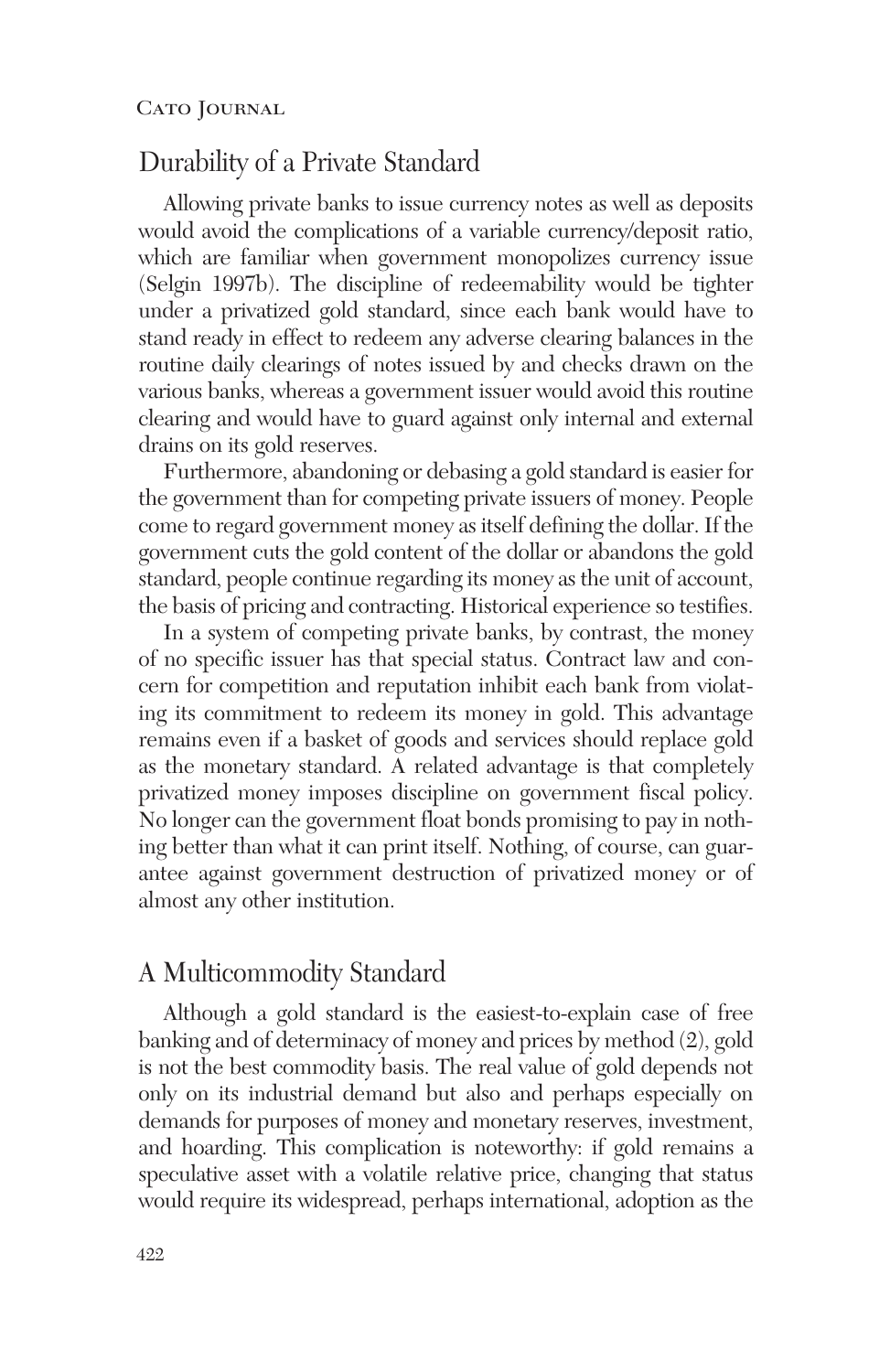standard. Like any other single good, it has a variable price relative to the prices of other goods and services. Their nominal price level would have to vary in accordance with the changing real price and fixed nominal price of gold. If industrial innovations should strengthen the demand for gold, its relative price would have to rise; and since its nominal price is fixed, the nominal prices of other goods and services would have to fall.

A basket—an assortment of goods and services like one used in calculating a broad price index—would define the dollar better.4 The general level of dollar prices would be less variable than under a single-commodity standard. The more inclusive the basket, the more stable its value would be relative to that of all goods and services on average; and its fixed-by-definition nominal value would imply nearstability of the average level of all nominal prices. (Whether assets with volatile prices, such as stocks, land, and houses, belong in the basket is a question recognized later.)

Redeemability of money in the wide assortment of goods and services would be awkward for everyone concerned. Instead of being promised and carried out in that way, redemption would take place indirectly, in quantities of one or more redemption media having actual market values just sufficient to buy the number of standard baskets denominating the banknotes and deposits being redeemed. Quite distinct from what defines the dollar, the redemption medium or media might be gold or some one or more commodities or securities on an agreed list. Just which one or ones is not crucial. Although the dollar would be defined by physical amounts of goods and services, redemption media would be delivered in value amounts and not in prespecified physical amounts. For the same reason, variability of a redemption medium's own price would be no problem.

There is no substantive difference, just one of convenience in each context, between speaking of the dollar's being defined by a basket and its being defined by a price index. An index expresses the change over time of the total price of the basket used for calculating it. The value amount of the redemption medium delivered to redeem \$1

<sup>&</sup>lt;sup>4</sup>It is convenient to consider one dollar defined by a basket of tiny quantities of goods and services. In practice, a basket of convenient size might define \$1,000.

This paper returns to a proposal that Robert Greenfield and I first made in 1983, calling it the "BFH system" for a reason stated there. Since then various criticisms, clarifications, and modifications have appeared. Besides items cited in the References, Google locates much of this further literature.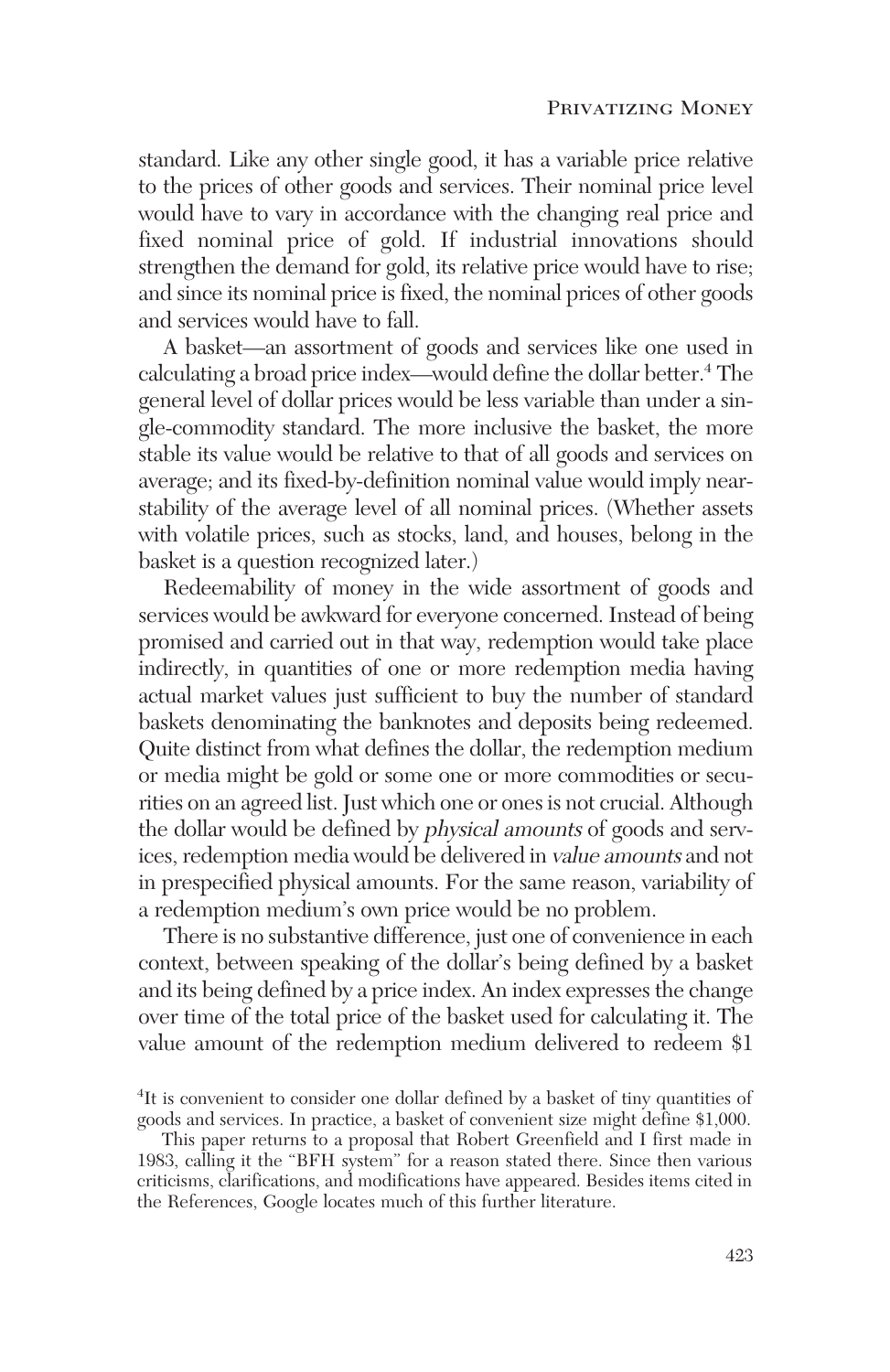increases or decreases in the proportion to which the actual price index exceeds or falls short of its base level of 100, at which the total market value of the basket's contents is just \$1.

Redemptions directly between note and deposit issuers and individuals would ordinarily be inconvenient. Banks and largescale arbitrageurs, though, could seek profit from fleeting inconsistencies between the basket definition of the dollar and market prices for the goods and services in the basket and for the redemption medium. Most redemptions would probably take place routinely in settlement of net balances at one or more clearinghouses maintained by the money-issuing banks.<sup>5</sup> The clearinghouses might well sponsor a price index corresponding to the dollar's commodity definition, and they might operate a mutual fund whose shares members would use as the redemption medium among themselves.

Among the redemption media employed, banks might even include each others' notes and deposits. It is not true that banks would then be meaninglessly restrained only by each other, leaving no effective restraint against their expanding together and causing price inflation. The reason why not is that a bank would have to redeem its own notes not in *face-value* amounts but, if there were a discrepancy, in basket-worths of other banks' notes. Suppose that Alpha Bank wanted to redeem its own \$1 note in the notes of Beta Bank, whose \$1 note had fallen in purchasing power to only 80 percent of the standard basket. Then, to redeem its own \$1 note in one full basket-worth of purchasing power, Alpha Bank would have to deliver \$1.25 of Beta's notes  $(0.80 \times 1.25 = 1.00)$ . Or, in the opposite direction, suppose that the Beta dollar had risen to 120 percent of the basket's purchasing power. Then Alpha Bank would have to deliver only \$0.83 of Beta money to redeem its own \$1 note  $(1.20 \times 0.83 = 1.00)$ . Realistically, arbitrage and competition would prevent such sizable deviations in purchasing power in the first place—unless a bank failed and its notes ceased to circulate. The very purpose of redeemability is to discipline issuers to keep the purchasing power of their notes and deposits aligned with the standard

<sup>5</sup> On each bank's incentives to accept notes issued by and checks drawn on other banks and, further, to join with others in a clearinghouse, see White (1984: 19–22) and Selgin and White (1989: 225–33).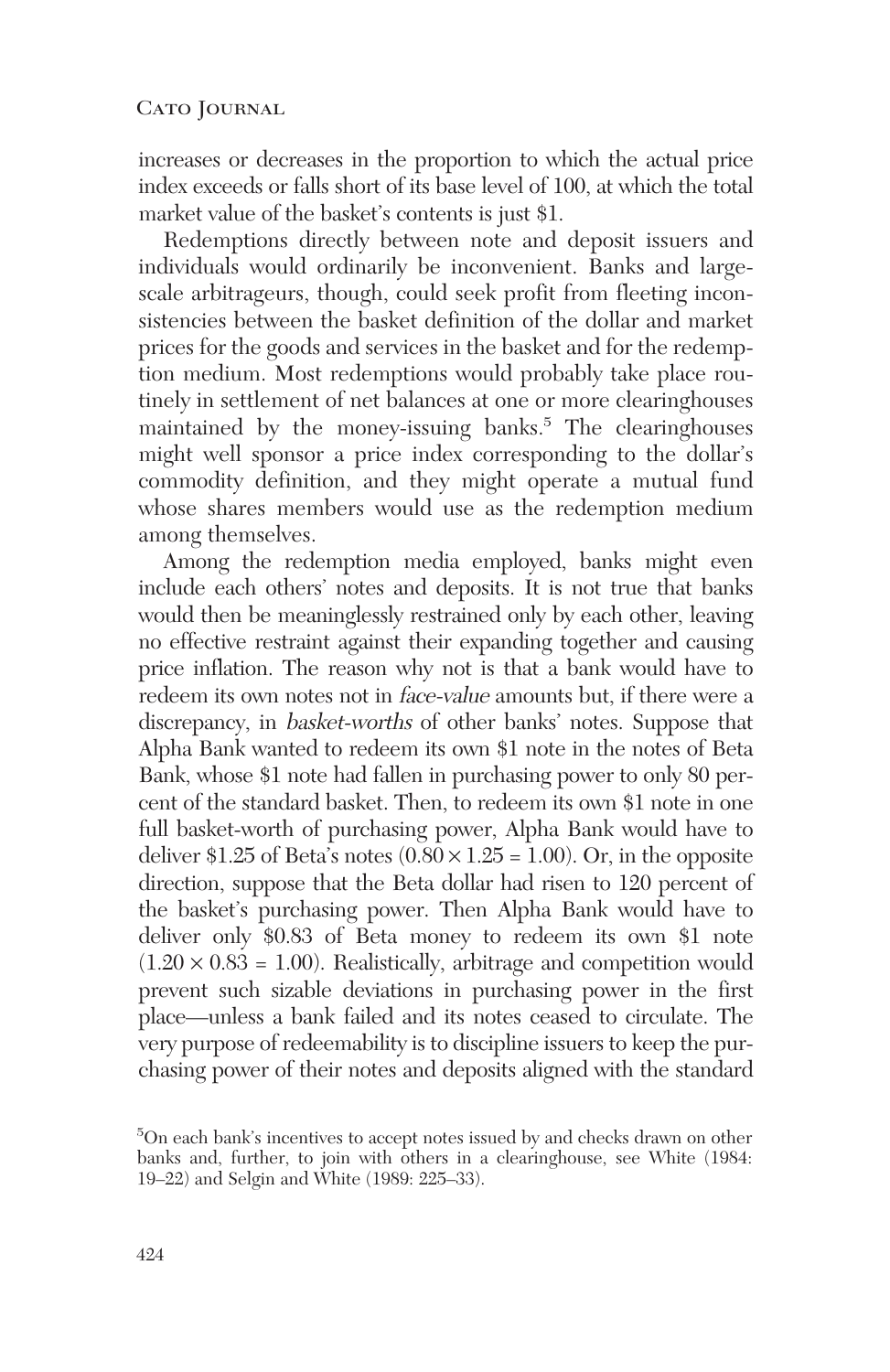basket. The particular redemption medium used is of subordinate importance.

Most redemptions in each others' money, contributing to mutual discipline, would probably take place in routine netting of gross interbank balances at the banks' clearinghouses. Only net clearings would have to be settled in some distinct redemption medium.

### Demand-Determined Money

Under the decentralized system considered here, issuing institutions supply the quantity of money that the public desires to hold at the price level predetermined by the dollar's basket definition. Deviations upward or downward from \$1 per basket would present powerful incentives for arbitrage bringing corrective adjustments in the quantity of money. If the actual price level were higher than the level corresponding to the dollar's definition, redemption demands and arbitrage would remove the excess money. If the actual price level were lower, banks would take advantage of the profitable opportunity to issue additional money on loan or even to buy things.<sup>6</sup> Expectations would join in correcting or forestalling deviations both of the dollar's purchasing power from its commodity definition and of the actual quantity of money from the quantity demanded at the price level so determined. Although the quantity of money would be demand-determined, not supply-determined, the quantity theory's money-and-pricelevel correspondence would hold.

Keeping actual and demanded quantities of money equal does not require measuring either quantity, specifying what liquid instruments add up to any particular total, or assigning weights to its components. Route (2) to determinacy obviates any central control. Not only total money, however conceptualized, would be demand-determined but also its breakdown into types and denominations. Under competition, issuers would serve the preferences of their note- and deposit-holders.

<sup>6</sup> Greenfield and Yeager (1983) give a fuller example than would warrant repetition here. Though complicated by indirectness, the process resembles the arbitrage that would keep the open-market price of gold under a gold standard from deviating substantially from mint par.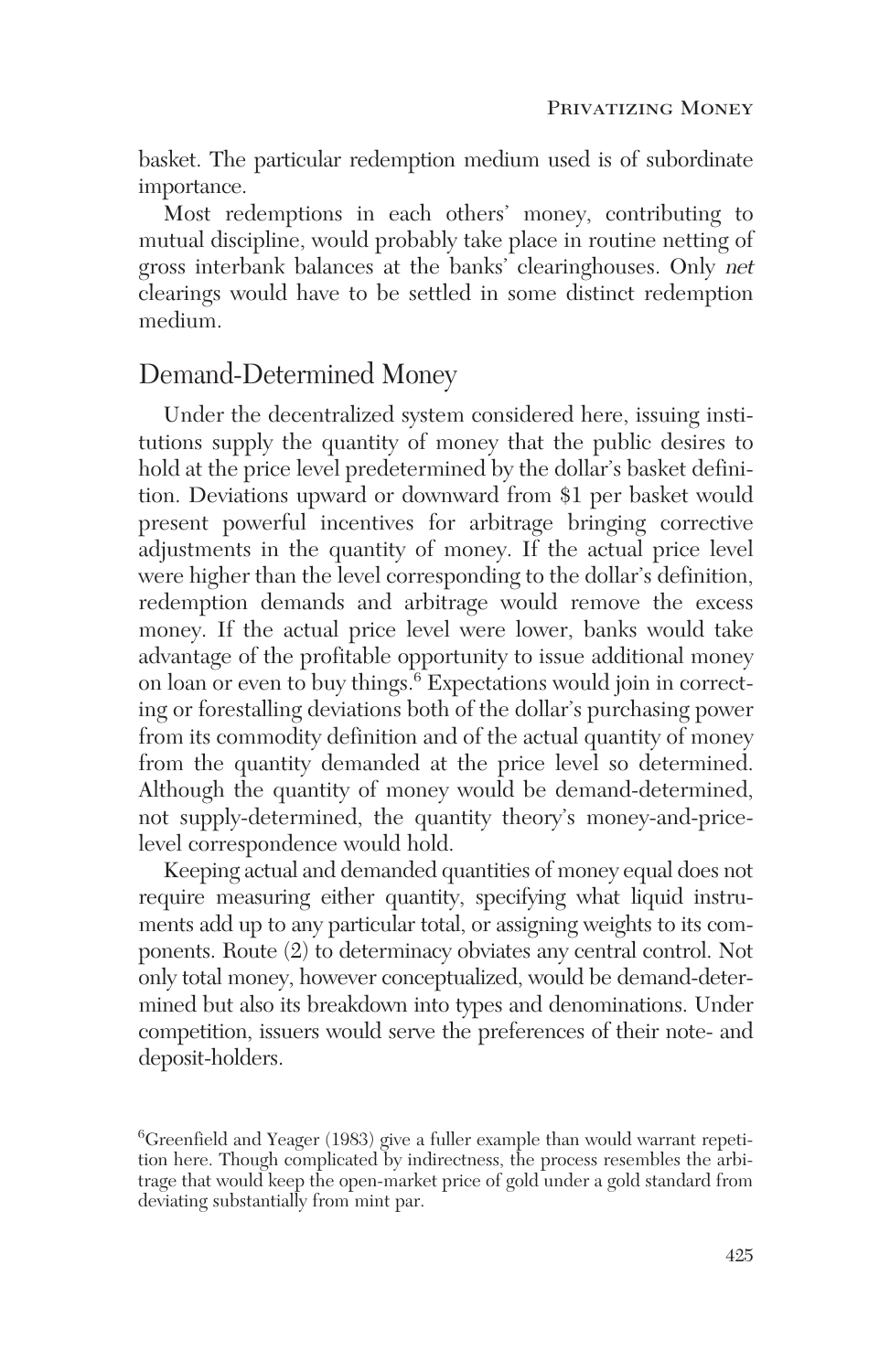### Components of a Stable Price Level

Do we want a stable general price level? Does avoiding inflationary and deflationary pressures bring macroeconomic stability? Well, no; "real" disturbances do occur. But avoiding disturbances to monetary equilibrium avoids the ordinarily dominant factor in business cycles. (That point is disputed, however.)

Economists of the Austrian school warn against even just enough monetary growth to keep the price level from falling in a growing economy. They fear "injection effects." Despite general price stability in the 1920s, these effects supposedly triggered the Great Depression. Some economists (like George Selgin, cited above) prefer a price level varying inversely with general productivity. As argued above in the section on a nominal anchor, however, that or any other specific price-level trend (other than stability against one or more goods specified as the monetary standard) presupposes an appropriately managed total money supply. But central money management is incompatible with a decentralized and privatized system. Arguments for and against a stable price level are too numerous to review here.

### No Central Bank and No Base Money

Having no central bank is inferior, admittedly, to money management by all-knowing, all-benevolent philosopher-kings, who would adjust their policy to what is best on each occasion while earning the public's confidence. Realistically, no such option is available. With no central bank, there could be no uncertainty about dominant monetary policy and no industry of Fed-watching. With no chance of central-bank bailouts (and with fiscal-policy bailouts implausible), financial institutions would have to restrain themselves and one another from imprudent risk-taking and pay closer and prompter attention to risks of parties dealt with.

No specific base and reserve money would remain. The basket defining the dollar would be too awkward to serve as base money. Nor would the redemption medium or media so serve. The medium would have no fixed dollar value, and money would be redeemed not in specified physical amounts of it but in value amounts. Not circulating, both the commodity basket and the one or more redemption media would just be elements in a system of defining the dollar and making issuers keep their notes and deposits at their defined values.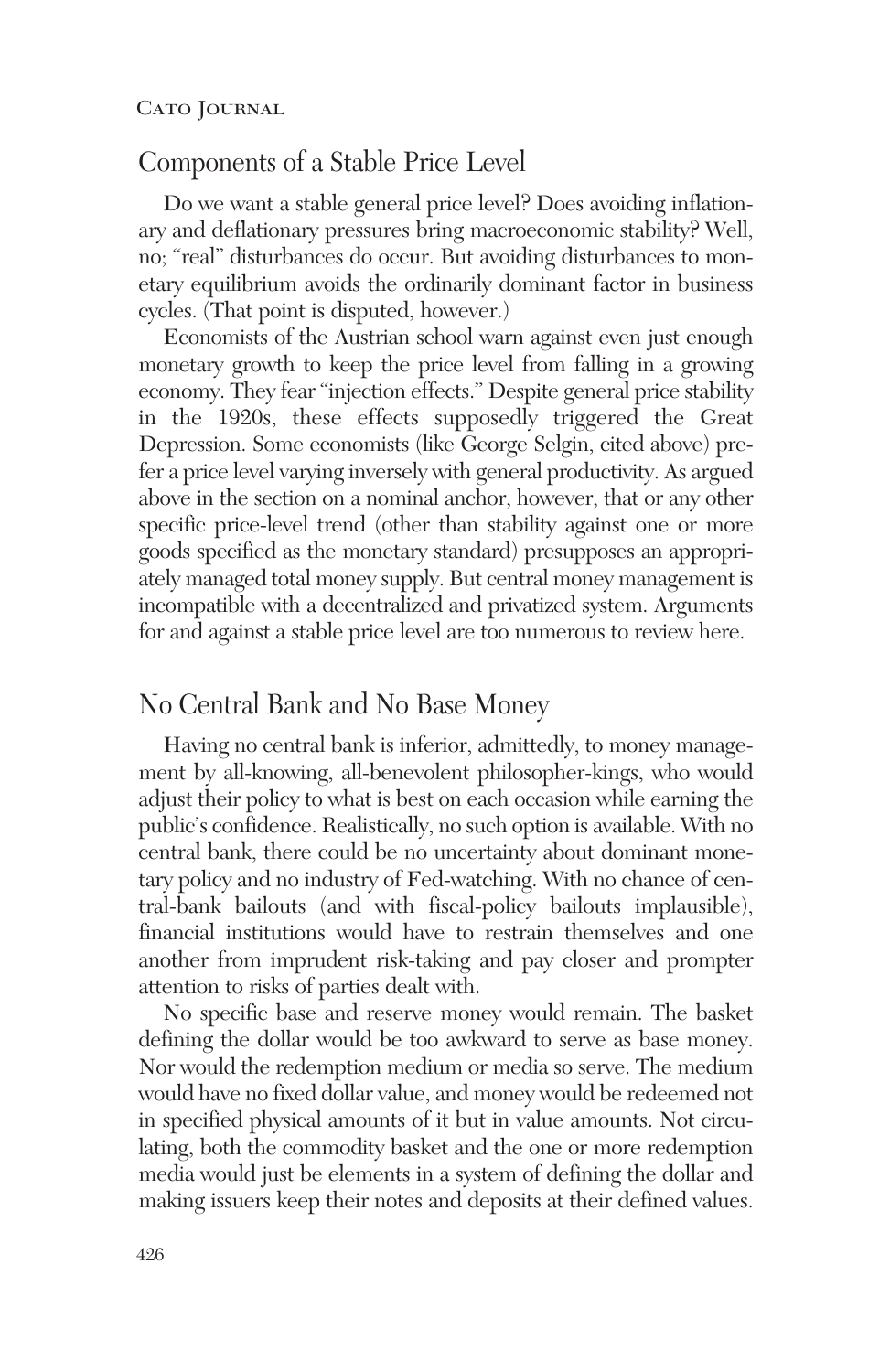With nothing special to hold as reserves, contract law and competition for reputation would remain as discipline on each bank to make loans and investments prudently and stay able to meet its obligations. Holders of notes and deposits of a shaky bank could not stage a perhaps contagious run into base money, since none would exist. Holders could try to get rid of notes and deposits of a shaky bank only by spending them or converting them into money issued by sounder banks. Whether that advantage would limit the contagion of crises like our recent one is a question worth pondering. The specifically monetary aspects of boom, recession, and contagious fear would be ruled out. No artificially (politically) easy money could provide the background; nor could a recession hinge on an excess demand for some ultimate base money, since none would exist in the first place. Monetary reform alone, however, would scarcely abolish the psychological aspects of bubbles and their bursting. Human nature would still, sometimes to some extent, drive speculative herd behavior and the contagion of optimism and pessimism.

With no distinct reserve money, no question of reserve ratios could arise. Some economists of the Austrian school (Hoppe, Hülsmann, and Block 1998; Huerta de Soto 2006) denounce the current fractional-reserve system. Bank deposits represent titles to underlying base money, they say; and having more titles in existence than the underlying property items is illogical, unreal, illegal, and immoral. Especially for these and not just for economic reasons, banks should hold 100 percent reserves against their notes and demand deposits. But in a system with no base money, banknotes and deposits would not even resemble titles to anything in particular. Rather, they would be receipts for values of goods and services delivered and vouchers for whatever is available on the market at market prices, all in a vast system of recording and monitoring transactions and decentrally clearing multilateral and intertemporal transactions.

### An Erroneous Criticism of Indirect Redemption

Some criticisms of a multicommodity standard with indirect redemption have been frivolous, for example, that the system would require trying to buy Coca-Cola from a slot machine by sticking in sheets of plywood. Others show inattention, as in charging that the system has the same indeterminacy as a supposed gold standard with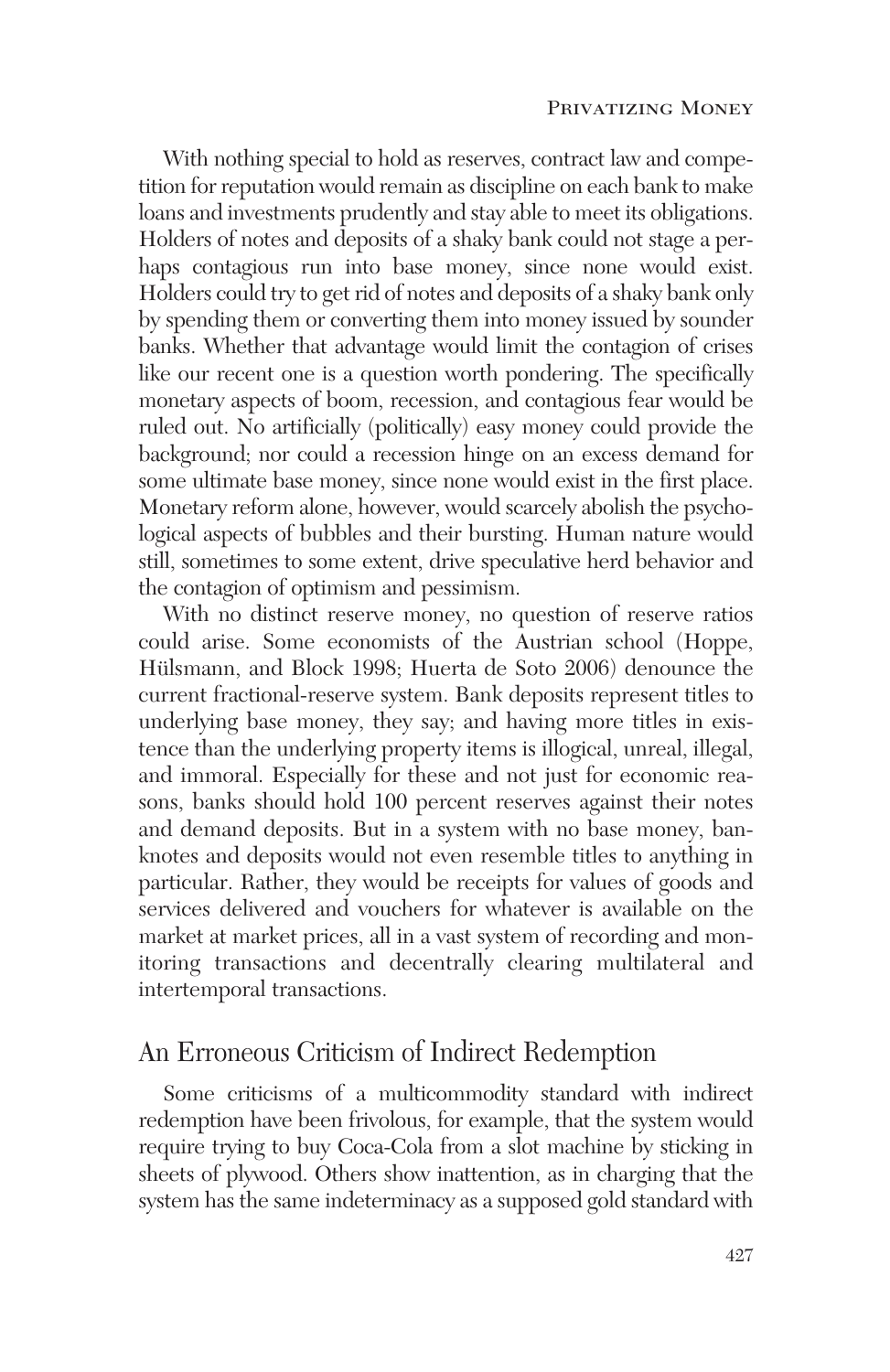the dollar redeemable in a dollar's worth, not a physical amount, of gold.7

Schnadt and Whittaker (1993) have independently rediscovered a more disturbing criticism, one made by Wicksell (1919). Wicksell was rebuffing "an attack on the quantity theory" (to translate the title of his article) that Benjamin Anderson (1917: 150–53) had made. Anderson had decorated an excessively narrow interpretation of the theory with a contrived example of indirect convertibility. Unfortunately, instead of focusing on the central weakness of Anderson's attack on the quantity theory, Wicksell focused on and criticized Anderson's scarcely relevant scenario.

Allegedly, indirect convertibility sets and almost continuously resets the price of the redemption medium at the banks' redemption windows, driving it toward zero or infinity, except that the system would collapse before either extreme were reached. The charge is erroneous (Woolsey and Yeager 1994; Greenfield, Woolsey, and Yeager 1995). It regards any discrepancy between the open-market price of the redemption medium and its price implied by its deliveries at the redemption window as destructively violating the law of one price. Actually, that discrepancy serves as an expository device in explaining how it would eliminate and even forestall itself. It would motivate arbitrage tending to keep the actual quantity of money equal to the quantity demanded at the stable price level corresponding to the commodity definition of the dollar. The arbitrage-motivated redemptions of money that would keep the price level from rising have their counterpart in the opposite direction: profit-motivated issue of new money would keep the price level from falling.

A second error is the assumption that money-issuing banks would hold substantial reserves of the redemption medium. Large releases or accumulations of such reserves would be needed to cause large changes in the medium's nominal and relative price. Actually, banks would have reason not to hold reserves as volatile in value as supposed; for the most part, they would buy the redemption medium as needed. A third error is to forget that more than one thing could and probably would be used as redemption media. The redemption medium, whatever it might be, is delivered in a value amount equal to the market value of the number of physically specified baskets cor-

<sup>7</sup> Similar inattention brought a charge, later retracted (Selgin and White 1996), that banks could overexpand in unison without triggering restraint by arbitrage.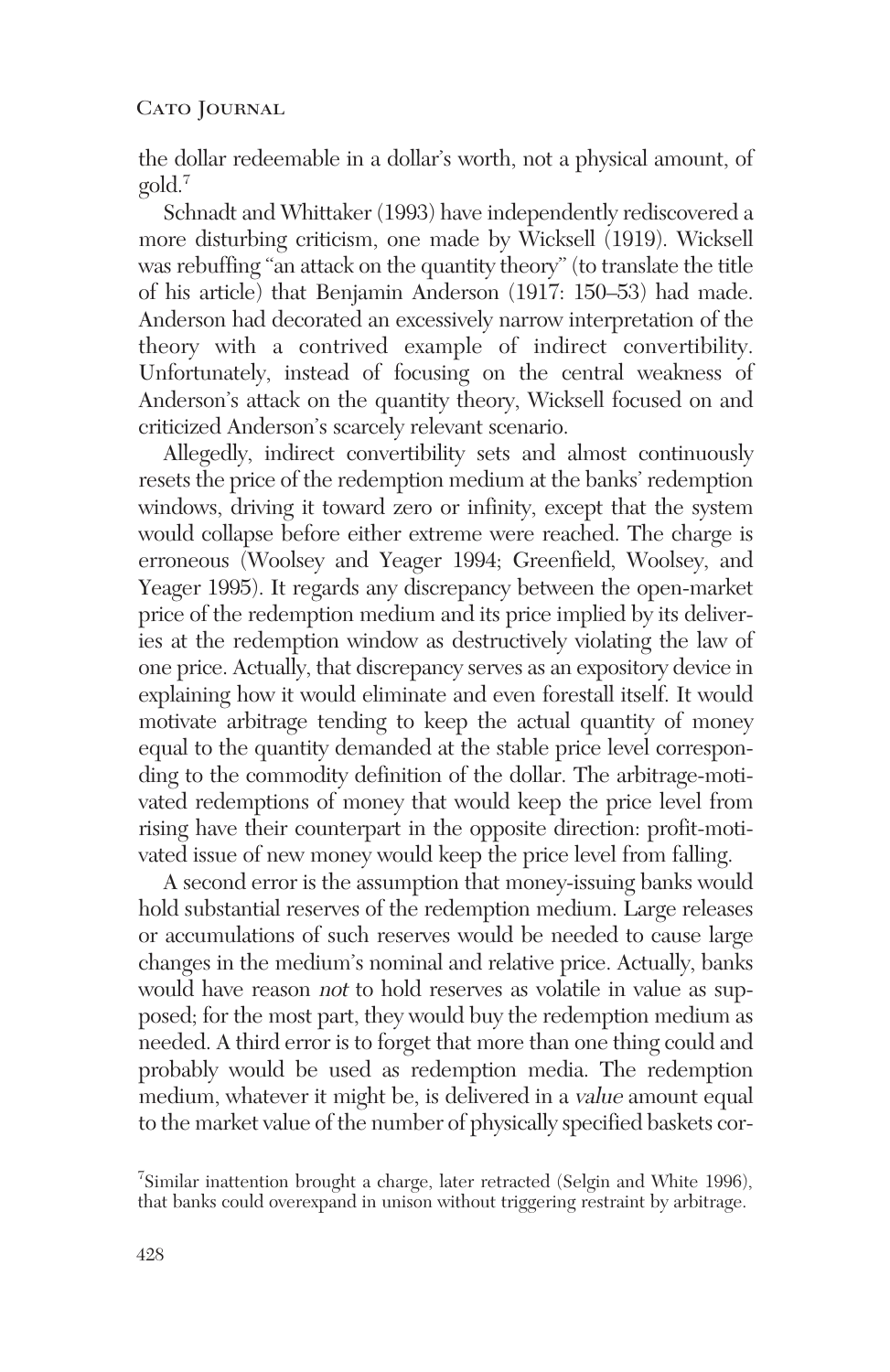responding to the denominations of the money being redeemed. The thing or things delivered would be whatever the parties concerned found convenient. Banks might settle their net balances in value amounts of shares in a mutual fund operated by their clearinghouse.

### Thought-Provoking Criticisms

A criticism made by Trautwein ([1991]1993) is loosely reminiscent of "cobweb" cycles in the price and output of some agricultural commodity because of lags in the responses of each to the other. A price level higher than what corresponds to the basket definition of the dollar attracts arbitrage that shrinks the quantity of money; but by the time that the price level has fallen back to equilibrium, sluggishly, the quantity of money has shrunk too much, making the price level continue falling to below equilibrium. Then arbitrage belatedly reexpands the quantity of money—but too much—and so on. Whether a model exhibits such cycles depends on its particular parameters.

Here a point made a few paragraphs above is again relevant: the postulated deviation of the actual price level from the level implied by the dollar's basket definition serves an analytical and expository purpose. No one has shown that such a deviation would become both actual and large enough to touch off the feared cycle.

Still, Trautwein's and similar charges usefully introduce concern about sluggishness of the response of prices to the arbitrage-induced corrective changes in the quantity of money. The next section faces this concern.

### How Price-Sticky Should the Basket's Components Be?

Greenfield and Yeager (1983) already mentioned a related objection to indirect convertibility. Arbitrage might make the money supply respond too quickly and drastically in forestalling or correcting a deviation from \$1 of the total of open-market prices of the items in the basket. Erratic behavior of highly flexible prices would average the calculated price index up or down, requiring deflationary or inflationary pressure to move the index back toward its target. Monetary stringency would impinge not only on flexible but also on sticky prices, but only sluggishly, meanwhile deflating production of the stickily priced goods.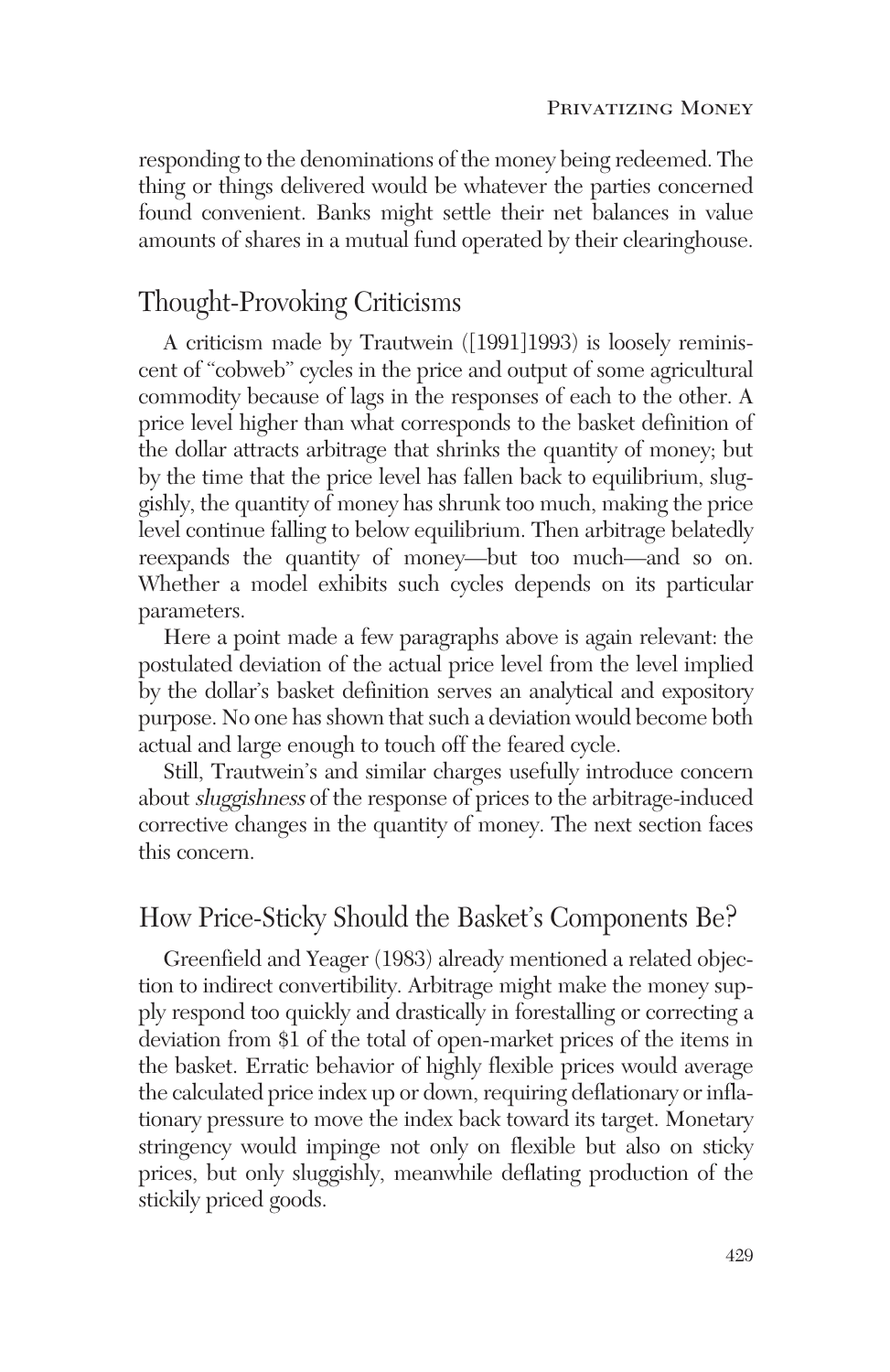In contrast, direct redemption (and its opposite, money issue) under a single-commodity standard like a gold standard works in two ways. It keeps the dollar and its defining gold content equal in value not only by monetary contraction or expansion but also by specifically affecting the supply of gold on its own market.

One implication for a dollar-defining basket is the same as for a price index targeted by a central bank in a centralized system: the basket or index should cover a wide assortment of goods and services so that monetary pressure working to keep its total value on target should not require any great part of the pressure to operate on its sticky-priced components. In other words, fluctuations in volatile prices should not so dominate the index that, to keep it stable on average, stickily priced goods must suffer deflationary or inflationary pressure on their production.

Gregory Mankiw and Ricardo Reis (n.d.) explain considerations bearing on the composition of a target index. They recommend one heavily weighted with sticky prices, like the core consumer price index, rather than on other prices in the headline CPI (and presumably other than on volatile asset prices). They want to avoid monetary pressures tending to push sticky prices up or down on the grounds that such pressures would affect quantities, in the short run, anyway, rather than those prices themselves. Woodford (2003) likewise recommends that a central bank target on the most stable prices.

### Coping with Price Stickiness and Information Delays

The literature contains other suggestions for coping with the contrast between indirect and direct redemption. Indirect redemption might take account of an average over the recent past and near future of the price index implicit in the dollar's basket definition. Or the index might be a core or a "trimmed" version leaving out of account the perhaps 5 or 10 percent by value of the components whose prices had risen or fallen most since some earlier date. For that and perhaps other reasons, the index or basket would have an adjustable composition. Banks might agree that their clearinghouse would make the adjustments by impartial criteria. Such an index or basket would have to be chained from adjustment to adjustment, but chained indexes are already not unusual.

Using an average over time of the basket's total price would alleviate a problem of information. A day-by-day total price of anything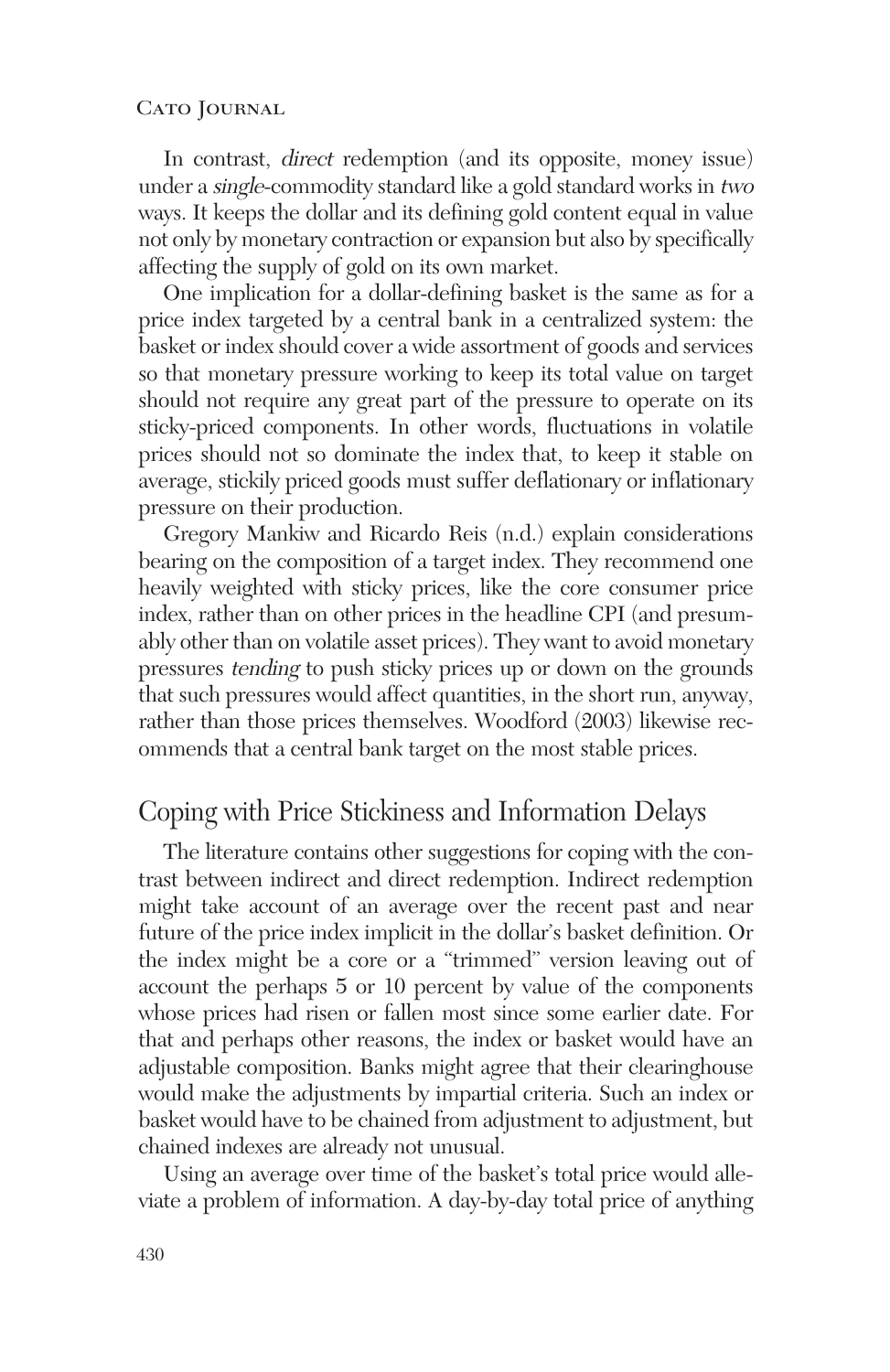as comprehensive as the CPI basket would be difficult to obtain because so many individual prices enter into it. So comprehensive a figure can be published only periodically, say monthly. What happens when a money-holder demands redemption during the interval between the most recent and the next figure? If he expects a rise or fall in the total price, he would time his redemption demand to his own probable advantage and the disadvantage of issuing banks.

A possible solution is to interpolate the terms of redemption on a specific date as the weighted average of the latest and the next price indexes. The weights would allow for how close the specific date was to the latest and next reporting dates. Since the future figure would not be known at the time, however, tentative terms of redemption would be chosen somewhere in a range of plausibility. The terms would provide for retroactive fine-tuning once the new index figure became known. The holder redeeming money would then pay or to receive a fine-tuned adjustment in the appropriate amount of redemption medium.

Such retroactively fine-tuned redemption is sometimes described as redemption partly in a futures contract. Although a loose analogy does hold, such terminology is misleading; for the provision for retroactive adjustment is different from an ordinary futures contract whereby one party agrees to buy and the other to sell something at a specified price at a future date.<sup>8</sup> The analogy does recognize that both parties agreeing to the retroactive adjustment are running a risk; they are in effect betting on the future CPI (or whatever index is used).

Interpolation between latest and next CPI figures suggests the idea of an average price index calculated over several months in the past through several months in the future. Retroactive adjustment then plays a larger role than for the short period only. More knowledge comes to bear in appraising signs of and forestalling future inflation or deflation. Either or both parties to a money-redemption might hedge his risk by a side transaction in another market, especially if the duty and right to abide by the terms of retroactive adjustment are made marketable to third parties. Speculators as well as hedgers could operate in this side market.

<sup>8</sup> Woolsey (1994) explains the stretched meaning of "futures contract" relatively clearly.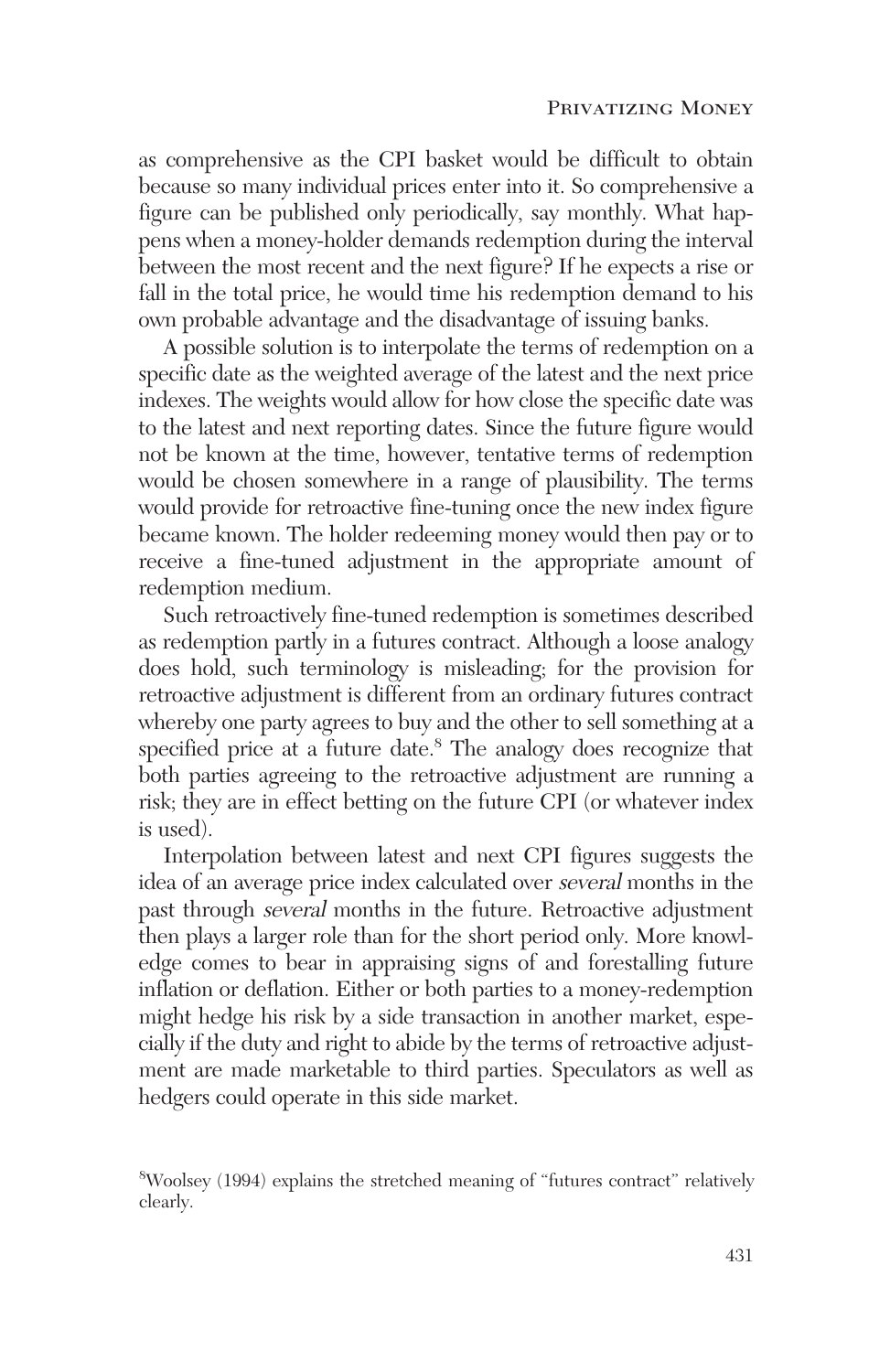The side market could be a distinct market for CPI futures.<sup>9</sup> On it speculators could deploy their additional knowledge and insights and willingness to bear risk. Doing so, they would make the market deeper and more active, ordinarily to the benefit of hedgers. Traders in effect deal in a fictitious commodity whose price mirrors the CPI. At the maturity of a contract, as of an ordinary commodity futures contract, the parties settle not by making and accepting actual delivery but by the loser's paying the winner the amount involved.10 Futures contracts are in effect bets whereby a participant hedges a risk in his ordinary affairs by taking an opposite risk in the futures market or else by deliberately taking an uncovered risk as a speculator.

The analogy with a bet helps explain such operations. Even ordinary insurance is in a sense a bet at appropriate odds. A houseowner bets that his house will burn down, hedging the risk of loss if it does. The insurance company bets that it will not, covering the risk by the law of large numbers and by collecting the premiums.

The profit-and-loss paid in closing out a futures contract on a fictitious CPI commodity is the counterpart of any discrepancy between the open-market and redemption-window prices of the redemption medium in the simplest story of indirect redemption. That discrepancy is what restrains banks from inflationary overexpansion of money and credit or encourages appropriate expansion in a growing economy. What agreed medium is used for the profit-andloss payment is unimportant. What matters is the profit opportunity from appropriate expansion or loss from overexpansion.

Trends on the quasi-speculative CPI futures market may give banks early insights into appropriate tightening or loosening of their money and credit operations to obtain desired net balances at their clearing house. Expectations may thus reinforce keeping the purchasing power of the dollar as defined by a basket or price index.

High-tech data processing and the fact that most money redemption, hedging, and speculating would be conducted on a large scale by banks and professional arbitrageurs could keep such complica-

<sup>&</sup>lt;sup>9</sup>The Chicago Mercantile exchange tried to institute such a market in February 2004 but found too few participants to justify continuing it at that time.

<sup>10</sup>Actually, traders on an organized exchange deal not with each other individually but with the exchange itself as counterparty. Such institutional details do not affect the point made here.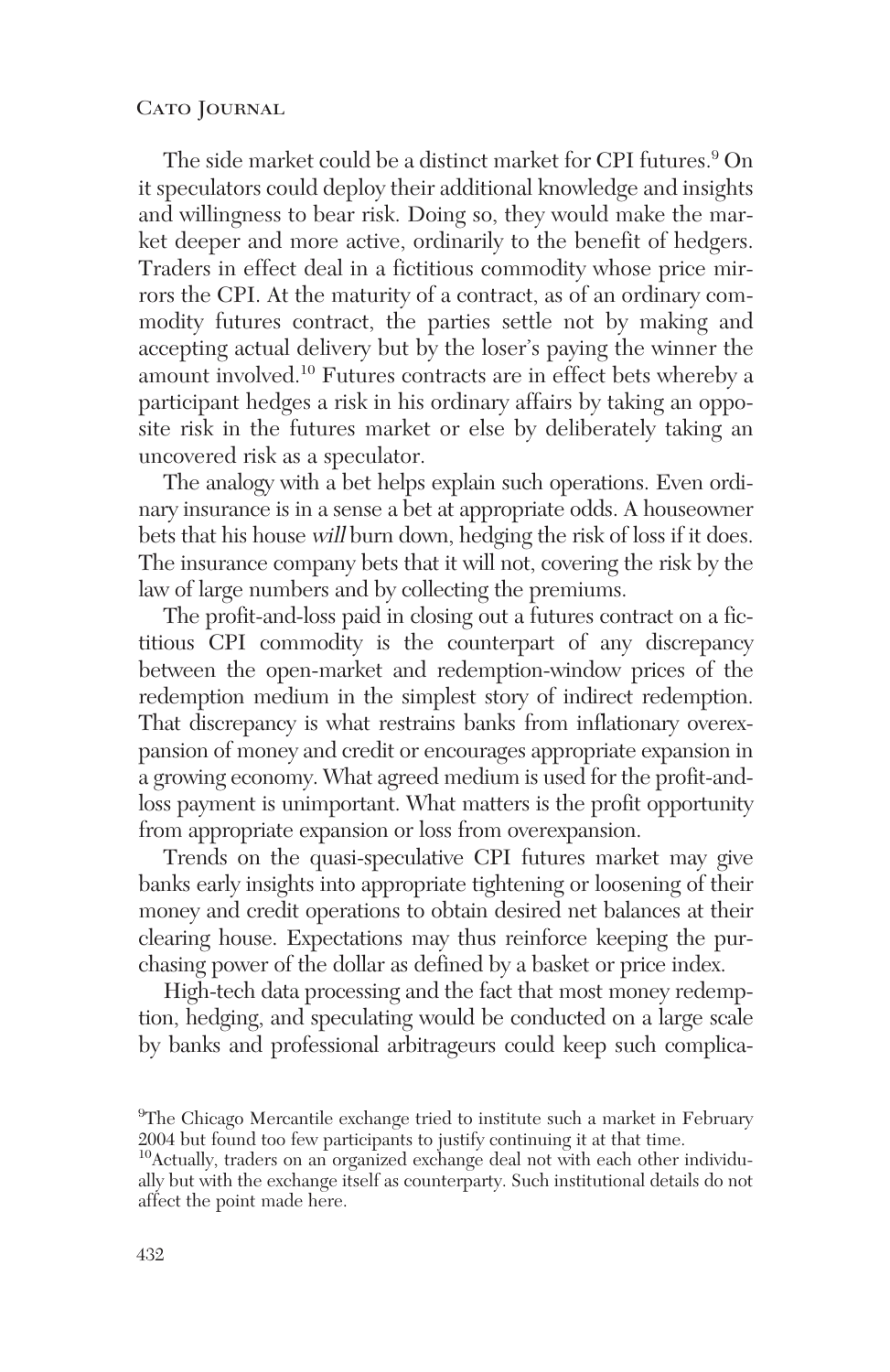tions from being a serious difficulty. As with today's monetary system, ordinary members of the public need not concern themselves with just how the system operates.

Firmly specified details of indirect convertibility can hardly be expected at this stage of academic discussion. The main point is linkage of the dollar to a basket of goods and services not just by definition but operationally.

### Asset Prices

What should be done about asset prices? It would hardly be practical or reasonable to include speculative or quasi-speculative goods like stocks and bonds, foreign currencies, houses, antiques, and other collectibles in a basket defining the dollar. However, a central bank or a competitive bank trying to keep money stable according to a price index, as well as hedgers and speculators, might well pay attention to movements of these flexible and speculative prices. These might convey early warnings about too much or too little monetary expansion.

The issue of sticky prices and flexible prices, as of assets, bears an analogy with the theory of optimum currency areas, which considers the characteristics of national economies that make them good or poor candidates for forming a currency union. Typically, some considerations pull one way and others the other way. As so often in economic affairs, tradeoffs are unavoidable.

# Constructivism or the Market?

Proposals to replace existing institutions with new ones thought up out of one's head are what F. A. Hayek has called "constructivism." Hayek himself has committed that offense, if it is one, with his own proposals for monetary and political reforms. The opposite approach to reform is sometimes called "letting the market decide." Llewellyn Rockwell envisions the government's rapid disengagement from money and finance. "Virtually overnight, we would see the appearance of hundreds if not thousands of new payment systems and alternative monies online." After "trial and error," after "a period of wild experimentation," including possible elaborate use of online barter, "the market" would settle onto a reliable, stable, and honest standard system. "We need the government merely to let the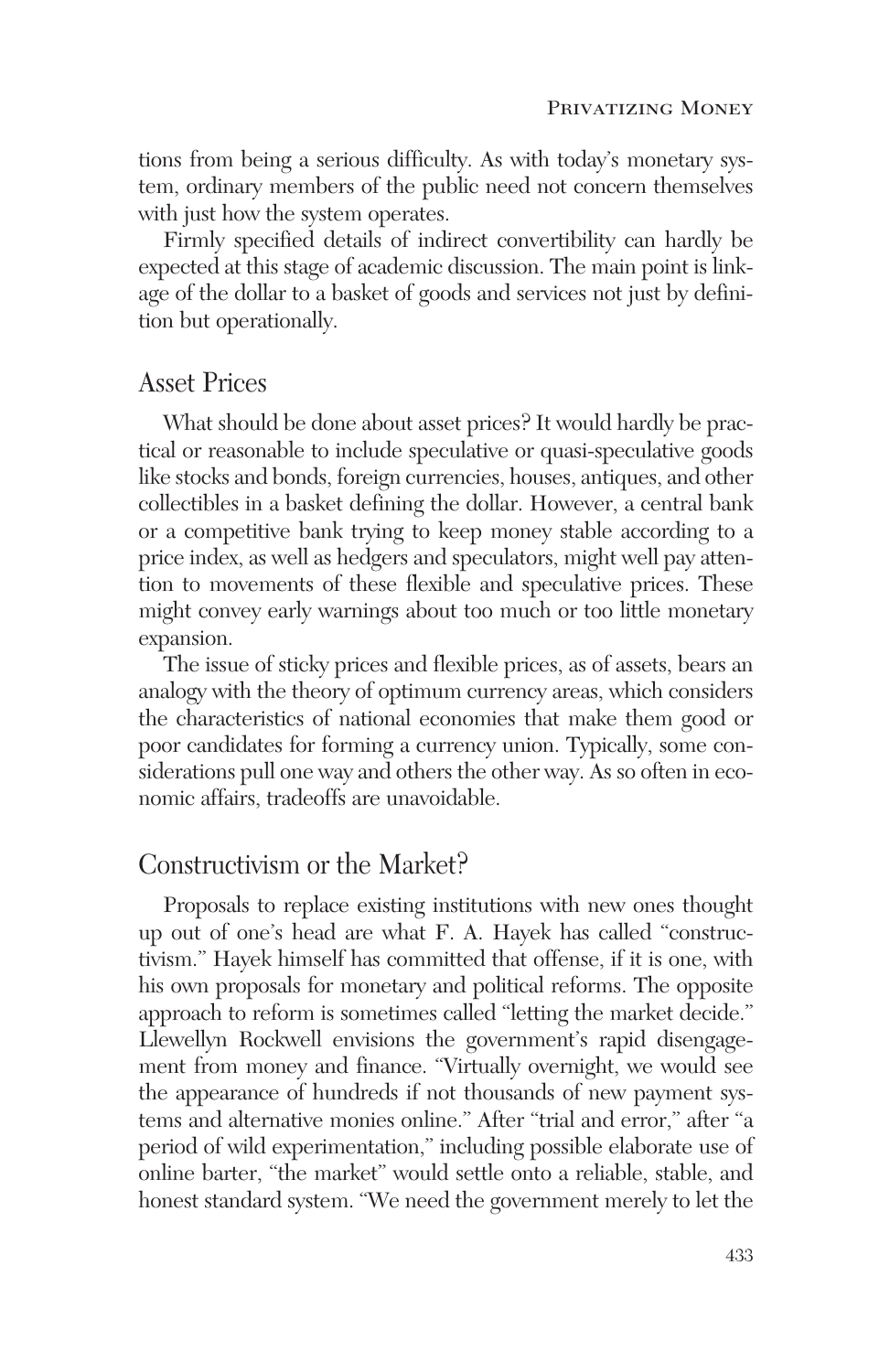market be free of political violence, and we will begin to see our way out of this mess" (Rockwell 2009: 4–5).

Possibly so, but our existing monetary system results from many centuries of piecemeal government tinkering. Government interventions interact, for good or ill, some mitigating the harm done by others; and many private activities are so attuned to them that a sudden unplanned transition would be painful. Perhaps the government has a moral obligation—if it can legitimately be personalized that way to disengage itself in a well-considered manner. Just how it does so will unavoidably affect what new system emerges; so it should give an appropriate nudge toward a new and freer system.

Admittedly, politics poses an obstacle to an "appropriate" nudge, as to any coherent economic policy. Of no desirable institution, however, is political infeasibility an inherent and immutable feature. Economists violate their professional responsibility when they fudge their analyses out of concern for supposed political feasibility (Philbrook 1953).

The government must choose a unit of account for its own spending, taxing, borrowing, lending, and accounting. Its choice will give private parties a reason to adopt the same unit. It will thus have a role in suggesting the basket or price index to define the unit, at least initially. Later, private entities like the clearinghouses operated by banks may take over the calculation and occasional revision of the basket or index. As already suggested, the clearinghouses may well specify the redemption medium or media, perhaps a mutual fund that they operate, that will be convenient for their members and their members' customers.

"The market" does not reason and decide. It is a metaphor: people interact on it. Academic analysis of and on-paper experimentation with alternative systems might avoid some of the "wild experimentation." Enterprising bankers would surely want to take account of such research. A government nudge and "the market" need not be inconsistent approaches.

# Further Thought Needed

What are the international implications of privatized money along the lines sketched out? What about the balance of payments? By sheer arithmetic, a country's (or region's) overall balance-of-payments position is the sum of the individual positions of all its house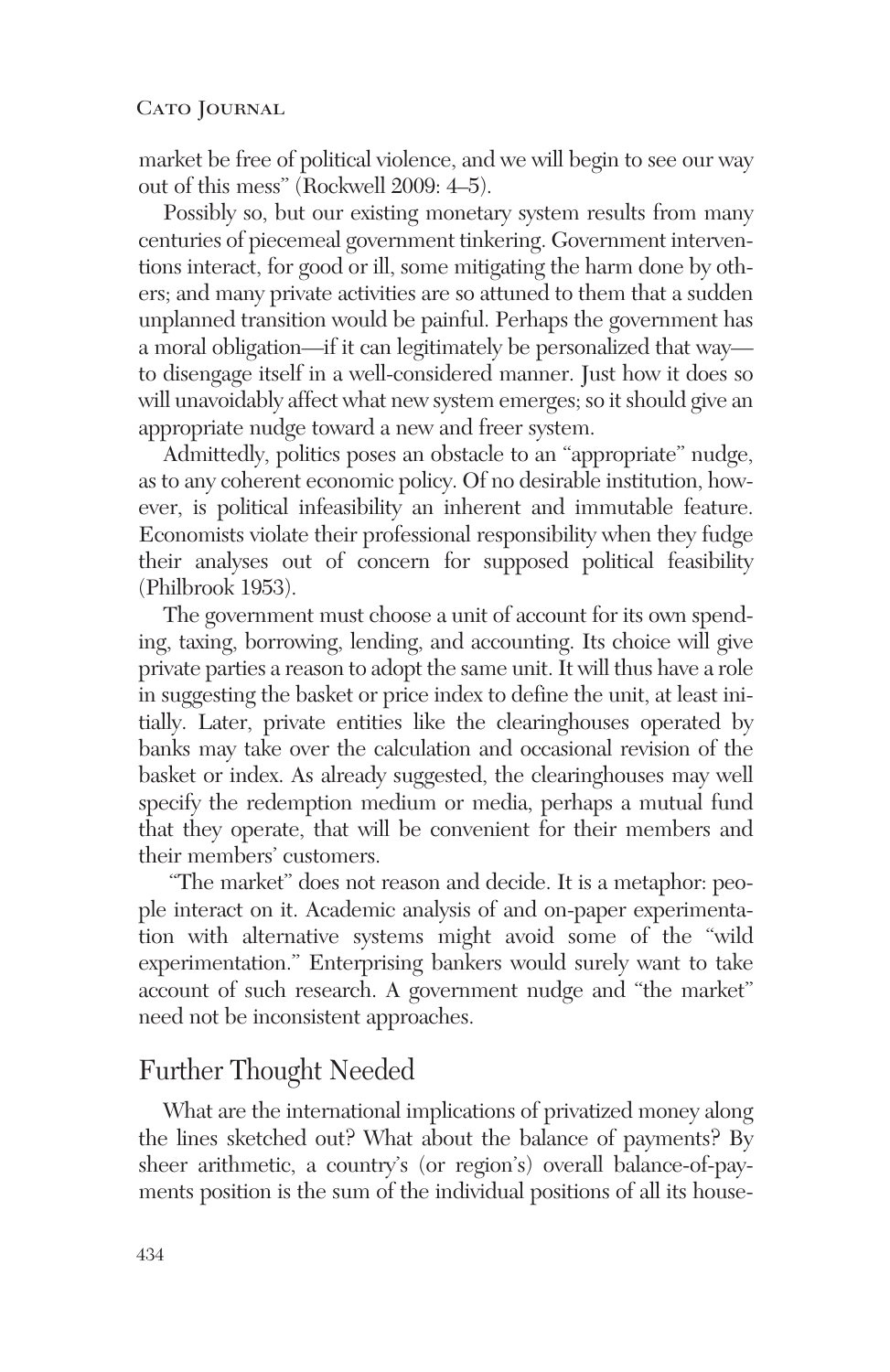holds, firms, and other private and official institutions. Each of these units would be concerned to keep its own earnings, expenditure, and broadly conceived borrowing and lending in sustainable relation with one another; and actual and potential creditors would add discipline. This concern would take care of the country's aggregate balance-ofpayments position if, as privatization implies, no central bank or similar authority were distorting market signals and incentives by manipulating exchange rates, money, or credit. The balance of payments becomes self-regulatory in roughly the same way as that of a single city in a large monetary area.

Although privatized systems need not conform to political boundaries, close commercial and legal ties make multiple systems, with money units defined by different baskets, unlikely within the United States. Abroad, whether government money persists or not, a shared unit defined by a single specific basket would be unlikely to prevail in countries with widely diverse patterns of production and consumption. Between currencies based on similar baskets of goods and services, however, purchasing-power parity would keep exchange rates fairly stable over the medium or long run.

Privatized money would seem to rule out active participation in intergovernmental monetary institutions; but it would allow or even enhance freedom of international trade, investment, and travel, unless these were otherwise interfered with. Optimists might even conceive a role for international organizations in moderating interferences.

This article does not insist on specific details of privatization. Rather, it offers an example of what academics might well work on in case a new system became necessary. Also, the contrast with our existing system offers insights into it, for example, into the role of base money as it now exists. We should think in advance how our ideas might fail rather than learn from mere trial and error. Karl Popper (2002) recommended critical rationalism as a way of "letting our ideas die in our stead."11

<sup>&</sup>lt;sup>11</sup>Similarly, Popper recommends "peaceful debate in which we can let ideas die in our stead" (quoted in many places, including Gattei 2002: 253)—and "Good tests kill flawed theories; we remain alive to guess again" (www. brainyquote.com/quotes/quotes/k/karlpopper159607.html). See also Popper (n.d.).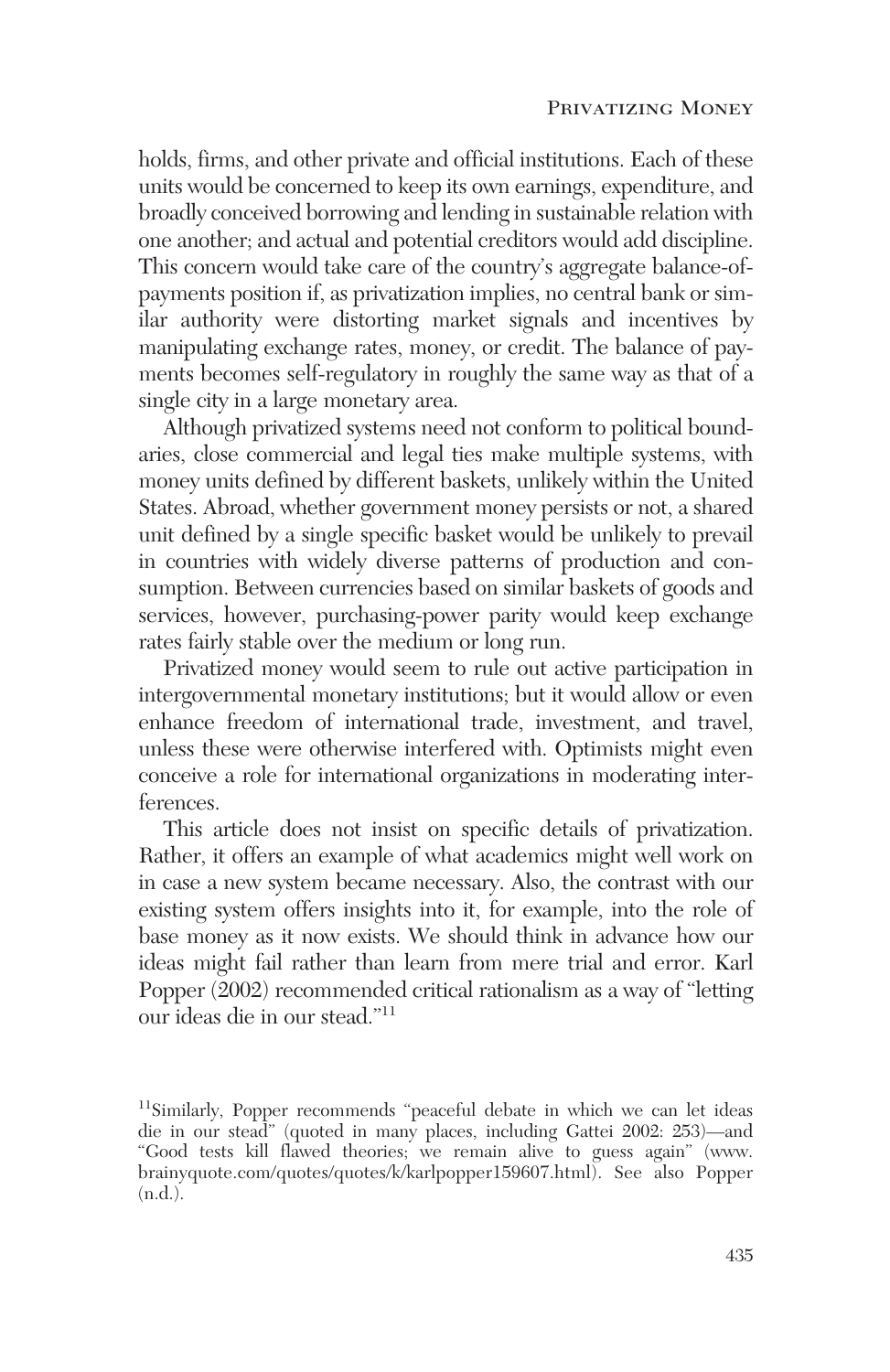### References

- Anderson, B. M. Jr. (1917) The Value of Money. Reprinted 1922. New York: Macmillan.
- Brittan, S. (2003) "Currency Competition: The British Debate." Cato Journal 23 (1): 147–53.
- The Economist (2009) "The Greater of Two Evils: Deflation in America." (9–15 May): 16, 18.
- Fisher, R. W., and Rosenblum, H. (2009) "The Blob That Ate Monetary Policy." Wall Street Journal (September 28): A23.
- Friedman, B. M. (1999) "The Future of Monetary Policy: The Central Bank as an Army with Only a Signal Corps?" International Finance 2 (3): 321–38.

\_\_\_\_\_\_\_\_\_\_\_\_\_ (2000a) "Decoupling at the Margin: The Threat to Monetary Policy from the Electronic Revolution in Banking." International Finance 3 (2): 261–72.

\_\_\_\_\_\_\_\_\_\_\_\_\_ (2000b) "The Role of Interest Rates in Federal Reserve Policymaking." In R. W. Kopcke and L. E. Browne (eds.) The Evolution of Monetary Policy and the Role of the Federal Reserve in the Last Third of the Twentieth Century, 43–66. Boston: Federal Reserve Bank of Boston.

- Friedman, M., and Schwartz, A. J. ([1986]1987) "Has Government Any Role in Money?" Journal of Monetary Economics 17 (1): 37- 62. Reprinted in A. J. Schwartz. Money in Historical Perspective, 289–314. Chicago: University of Chicago Press.
- Gattei, S. (2002) "The Ethical Nature of Popper's Solution to the Problem of Rationality." Philosophy of the Social Sciences 32  $(2): 240-66.$
- Greenfield, R. L., and Yeager, L. B. (1983) "A Laissez-Faire Approach to Monetary Stability." Journal of Money, Credit, and Banking 15 (3): 302–15. Unpublished Mathematical Appendix, 1983: "Direct Equilibration in the Market for Media of Exchange."
- Greenfield, R. L.; Woolsey, W.W.; and Yeager, L. B. (1995) "Is Indirect Convertibility Impossible? A Comment on Schnadt and Whittaker." Journal of Money, Credit, and Banking 27 (1): 293–97.
- Hetzel, R. L. (2009) "Monetary Policy in the 2008-2009 Recession." Federal Reserve Bank of Richmond Economic Quarterly 95 (2): 201–33.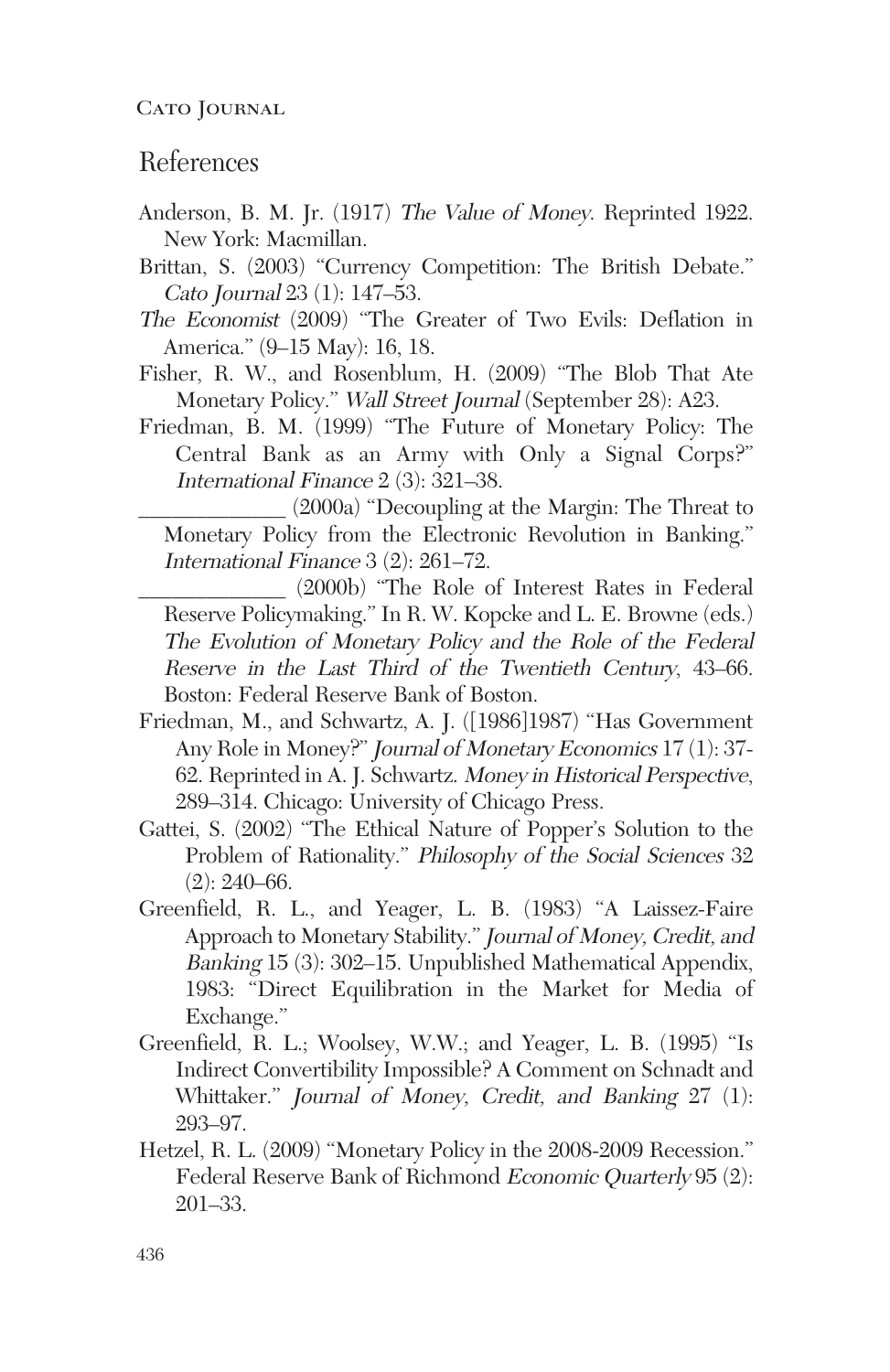- Hoppe, H.-H.; with Hülsmann, J. G., and Block, W. (1998) "Against Fiduciary Media." Quarterly Journal of Austrian Economics 1  $(1): 19-50.$
- Huerta de Soto, J. (2006) Money, Bank Credit, and Economic Cycles. Trans. from the Spanish of 1998 by M. A. Stroup. Auburn, Ala.: Ludwig von Mises Institute.
- Mankiw, G., and Reis, R, (n.d.) "What Measure of Inflation Should a Central Bank Target?" Available at www.economics.harvard. edu/faculty/mankiw/papers\_mankiw.
- Moini, M. (2001) "Toward a General Theory of Credit and Money." Review of Austrian Economics 14 (4): 267–317.
- Philbrook, C. E. (1953) "'Realism' in Policy Espousal." American Economic Review 43 (5): 846–59.
- Popper, K. (n.d.) "Critical Rationalism: A Personal Account." Available at www.telinco.uk/burnham/popper.htm.
	- \_\_\_\_\_\_\_\_\_\_\_\_\_ (2002) On "letting our ideas die in our stead" (November). Available at www.wisewords.demon.co.uk/popper/popper.html.
- Rockwell, L. H. Jr. (2009) "Money and Our Future." Free Market [Mises Institute] 27 (2): 1–6.
- Schnadt, N., and Whittaker, J. (1993) "Inflation-proof Currency? The Feasibility of Variable Commodity Standards." Journal of Money, Credit, and Banking 25 (2): 214–21.
- Schumpeter, J. A. (1970) Das Wesen des Geldes. Edited from manuscript (mostly drafted by about 1930) and with an introduction by F. K. Mann. Göttingen: Vandenhoeck & Ruprecht.
- Selgin, G. (1997a) Less than Zero: The Case for a Falling Price Level in a Growing Economy. Hobart Paper. London: Institute of Economic Affairs.
	- \_\_\_\_\_\_\_\_\_\_\_\_\_ (1997b) "E-Money: Friend or Foe of Monetarism?" In J. A. Dorn (ed.) The Future of Money in the Information Age, 97–100. Washington: Cato Institute.
- Selgin, G., and White, L. H. ([1987] 1989) "The Evolution of a Free Banking System." Economic Inquiry 25 (3): 439–57. Reprinted in L. H. White, Competition and Currency, 218–42. New York: New York University Press.

\_\_\_\_\_\_\_\_\_\_\_\_\_ (1996) "Money and the Invisible Hand: A Correction." Journal of Economic Literature 34 (2): 124–25.

Trautwein, H. M. ([1991] 1993) "Preisniveaustabilität durch indirekte Konvertibilität," manuscript (May). In H.-J. Stadermann